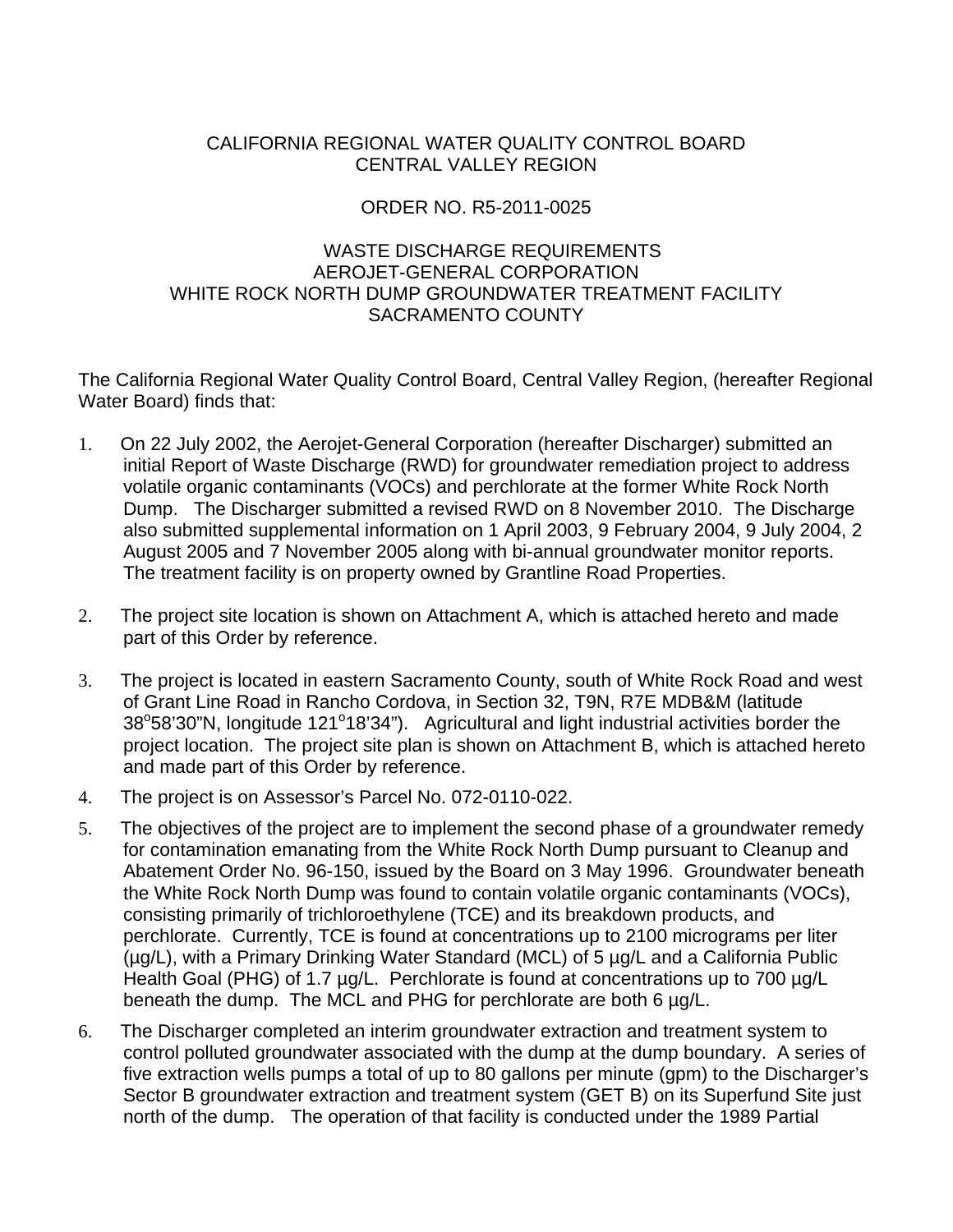Consent Decree for the Superfund Site. The water is treated to remove the pollutants prior to discharge on the Superfund Site.

#### **Project Layout and Operation**

- 7. Groundwater beneath and downgradient of the White Rock North Dump contains the pollutants perchlorate and TCE, and much lower concentrations of other VOCs including cis-1,2-dichloroethylene, vinyl chloride, tetrachloroethylene (PCE), 1,1-dichloroethylene, 1,1-dichloroethane, and 1,2-dichloroethane. There are two plumes of pollution at the site. An eastern plume is associated with the dump and consists of TCE and its breakdown products (VOCs listed above). The western plume consists of perchlorate and TCE and is emanating from the upgraident Superfund Site. The two plumes likely merge downgradient of the dump. In addition, another plume from the Superfund Site is located north and east of the dump. In addition to VOCs and perchlorate, this plume contains nnitrosodimethylamine (NDMA), which is associated with liquid rocket testing conducted in Sectors A and B at the Superfund Site. Cleanup efforts are underway at the Superfund Site to control this northern and eastern plume to prevent NDMA and VOCs from migrating further downgradient and adversely impacting water users and this project.
- 8. The project covered by this order has already been constructed and targets the west and east plumes downgradient (south) of the dump. The project consists of a groundwater treatment system adjacent to the water supply well serving the Teichert sand and gravel processing plant east of Grant Line Road. That supply well has detectable concentrations of TCE and perchlorate. The treatment system consists of an air-stripper to remove the TCE and any other VOCs and an ion-exchange system to remove perchlorate (discussed further below in Finding 9). Two extraction wells, 4625 and 4702, have been placed to intercept the downgradient toe of the plume. The estimated 325 gpm combined flow produced by the wells is piped to the treatment system. The treated groundwater is provided to Teichert for use at its processing plant. If Teichert requires more water than what can be provided by the two extraction wells, then the Teichert supply well is utilized with its water also being processed through the groundwater treatment system. The Teichert Grant Line processing facility operates under Waste Discharge Requirements, Order No. R5-2002-0123.
- 9. The treatment facility is designed to treat up to 900 gpm with approximately 150 gpm from extraction well 4625, 175 gpm from extraction well 4702 and up to 575 gpm from the Teichert production well. The influent from well 4625 and the Teichert well is piped through bag filters to remove particulates and sediment. From there the water is processed through two ion exchange vessels operated in series, to remove perchlorate. Thence, that flow is combined with the flow from well 4702 and sent to the counter-flow air stripper to remove the VOCs. A transfer pump then pumps the water to either Teichert or to the Discharger's property near the GET B facility. In addition, a 12,000-gallon storage tank, recirculation filter and pump are provided for temporary storage in case of a power outage or unexpected shutdown.
- 10. Treated groundwater is preferentially provided to Teichert for use in their processing facility on Grant Line Road and/or a potential future processing plant on Scott Road. If Teichert does not need all or any of the water, the excess water is then transferred via pipeline to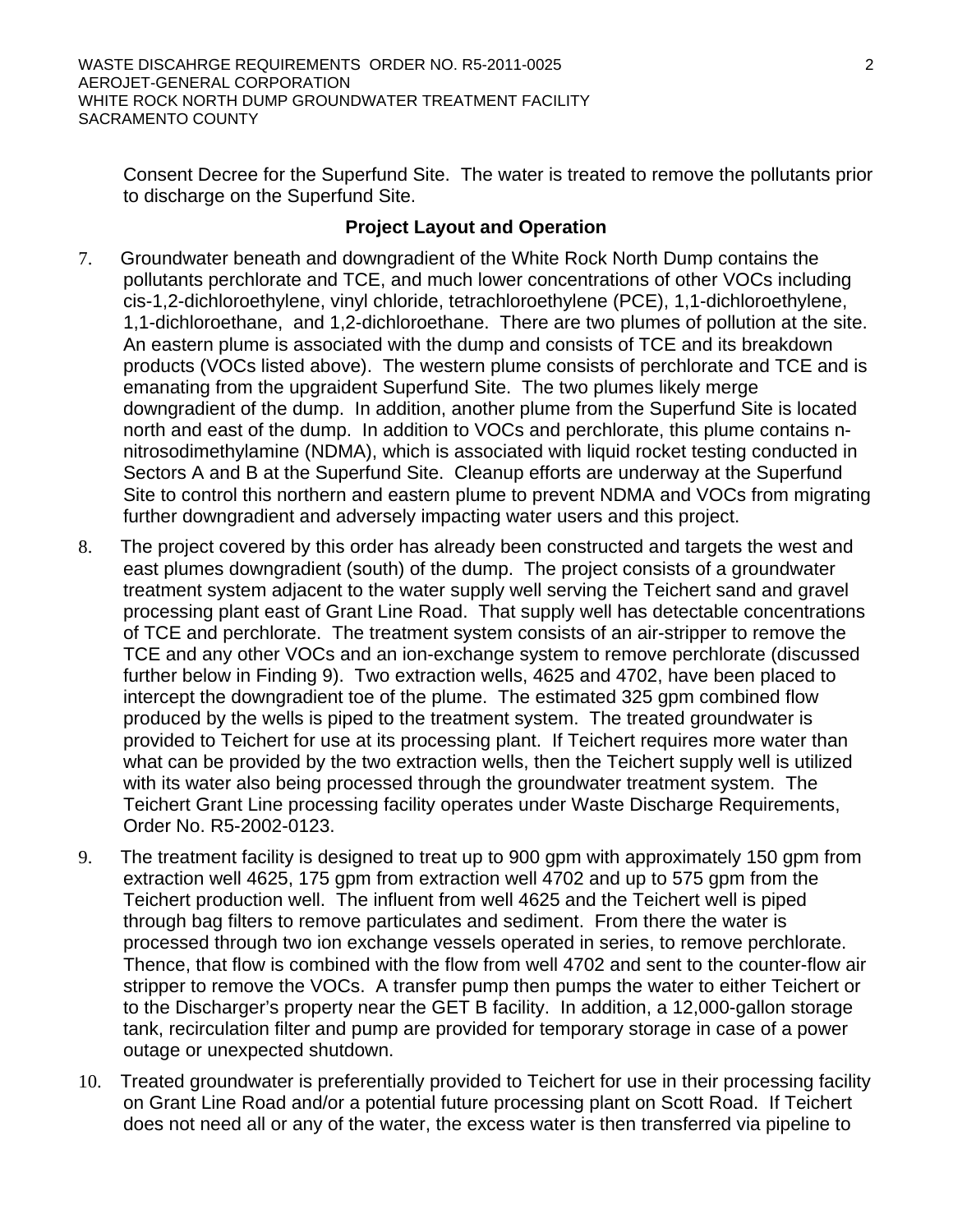Aerojet's Superfund site and discharged into Rebel Hill Ditch along with treated groundwater from Aerojet's GET A and GET B facilities. See Figure X for the location of these discharge points.

- 11. The treatment system is capable of removing perchlorate to 4 µg/L or less, and VOCs of concern to less than 0.5 µg/L, the standard practical quantitation limit for the VOCs of concern at the site.
- 12. The ion-exchange process uses a perchlorate-specific ion exchange resin that is disposed of when the resin's capacity for taking up perchlorate is exhausted. The resin is then replaced with fresh resin and the spent resin taken to a permitted disposal facility.
- 13. If additional groundwater extraction wells are determined to be needed to control the pollution, then those wells will be constructed and added to the system. If additional treatment capacity is needed, then this Order will be re-opened and revised as needed.
- 14. In the future, once the Record of Decision for Operable Unit 5 is completed and an enforcement order for implementation is issued, the GET A and GET B facilities will no longer be covered by the Partial Consent Decree. This Order will be re-opened and revised to include the operation and discharge from those two groundwater treatment facilities.

# **REGULATORY CONSIDERATIONS**

- 15. *The Water Quality Control Plan, Fourth Edition, for the Sacramento and San Joaquin River Basins, Fourth Edition,* (hereafter Basin Plan) designates beneficial uses, establishes water quality objectives (WQOs), contains implementation plans and policies for protecting waters of the basin, and incorporates by reference plans and policies adopted by the State Water Resources Control Board (State Board). Pursuant to Section 13263(a) of the California Water Code (CWC), waste discharge requirements must implement the Basin Plan.
- 16. Surface water drainage from the treatment facility would potentially be to Morrison Creek. Future development of the area will establish drainage to Morrison Creek, tributary to Stone Lakes, tributary to the Sacramento River. The beneficial uses of the Sacramento River are municipal and domestic supply; agricultural irrigation and stock watering supply; process and service industrial supply; contact recreation, other noncontact recreation; warm and cold freshwater habitat; warm and cold migration; warm water spawning; wildlife habitat; and navigation. Rebel Hill Ditch on the Discharger's Superfund Site does not discharge off the property and recharges groundwater.
- 17. The designated beneficial uses of underlying groundwater include:
	- a. Municipal and domestic water supply (MUN);
	- b. Agricultural water supply (AGR);
	- c. Industrial service supply (IND); and
	- d. Industrial process supply (PRO).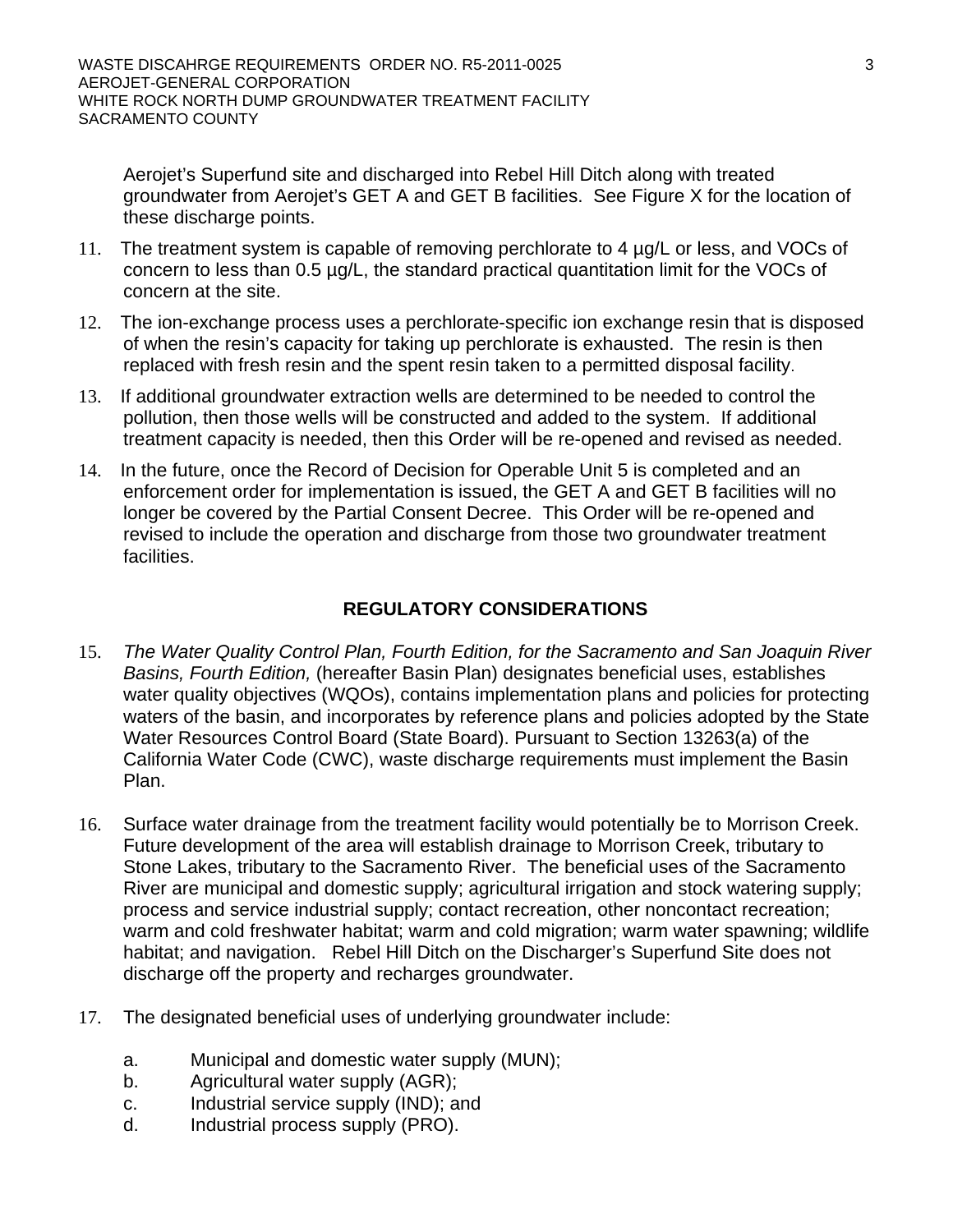- 18. The Basin Plan establishes numerical and narrative water quality objectives for surface and groundwater within the basin, and recognizes that water quality objectives are achieved primarily through the Board's adoption of waste discharge requirements and enforcement orders. Where numerical water quality objectives are listed, these are limits necessary for the reasonable protection of beneficial uses of the water. Where compliance with narrative water quality objectives is required, the Board will, on a case-by-case basis, adopt numerical limitations in orders, which will implement the narrative objectives to protect beneficial uses of the waters of the state.
- 19. The Basin Plan identifies numerical water quality objectives for waters designated as municipal supply. These are the maximum contaminant levels (MCLs) specified in the following provisions of Title 22, California Code of Regulations: Tables 64431-A (Inorganic Chemicals) and 64431-B (Fluoride) of Section 64431, Table 64444-A (Organic Chemicals) of Section 64444, and Table 64449-A (Secondary Maximum Contaminant Levels-Consumer Acceptance Limits) of Section 64449. The Basin Plan's incorporation of these provisions by reference is prospective, and includes future changes to the incorporated provisions as the changes take effect. The Basin Plan recognizes that the Board may apply limits more stringent than MCLs to ensure that waters do not contain chemical constituents in concentrations that adversely affect beneficial uses.
- 20. The Basin Plan contains narrative water quality objectives for chemical constituents, tastes and odors, and toxicity. The toxicity objective requires that groundwater be maintained free of toxic substances in concentrations that produce detrimental physiological responses in humans, plants or animals. The chemical constituent objective requires that groundwater shall not contain chemical constituents in concentrations that adversely affect beneficial uses. The tastes and odors objective requires that groundwater shall not contain tastes or odors producing substances in concentrations that cause nuisance or adversely affect beneficial uses.
- 21. Section 13241 of the Water Code requires the Regional Board to consider various factors, including economic considerations, when adopting water quality objectives into its Basin Plan. Water Code Section 13263 requires the Regional Board to address the factors in Section 13241 in adopting waste discharge requirements. The State Board, however, has held that a Regional Board need not specifically address the Section 13241 factors when implementing existing water quality objectives in waste discharge requirements because the factors were already considered in adopting water quality objectives. These waste discharge requirements implement adopted water quality objectives. Therefore, no additional analysis of Section 13241 factors is required.
- 22. State Board Resolution No. 92-49 (hereafter Resolution No. 92-49) requires the Regional Board to require actions for cleanup and abatement of discharges that cause or threaten to cause pollution or nuisance to conform to the provisions of State Board Resolution No. 68-16 (hereafter Resolution No. 68-16) and the Basin Plan. Pursuant to Resolution No. 92-49, the Regional Board shall ensure that dischargers are required to clean up and abate the effects of discharges in a manner that promotes attainment of either background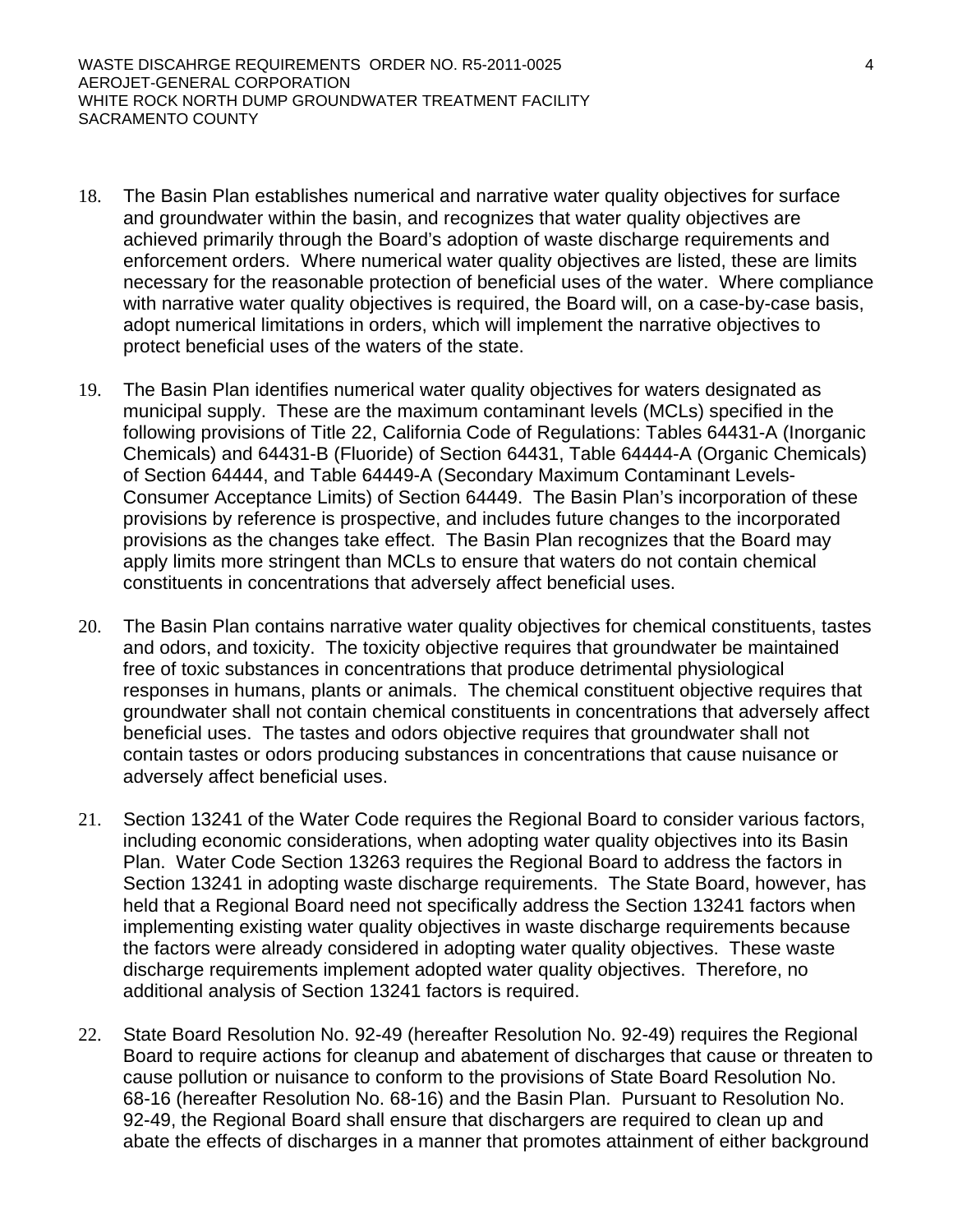water quality, or if background levels of water quality cannot be restored, the best water quality which is reasonable and which complies with the Basin Plan including applicable WQOs.

- 23. Resolution No. 68-16 requires the Board in regulating discharges to maintain high quality waters of the State until it is demonstrated that any change in quality will be consistent with maximum benefit to the people of the State, will not unreasonably affect present and potential beneficial uses, and will not result in water quality less than that described in plans and policies (e.g., quality that exceeds WQOs). The extraction and treatment process will remove perchlorate and VOCs from the groundwater and restore the groundwater to beneficial uses. This Order is consistent with Resolution No. 68-16 since (1) the purpose is to accelerate and enhance remediation of groundwater pollution and such remediation will benefit the people of the State; (2) the discharge facilitates a project to evaluate the effectiveness of cleanup technology in accord with Resolution No. 92-49; (3) the degradation is limited in scope and duration; (4) best practicable treatment and control, including adequate monitoring and hydraulic control to assure protection of water quality, are required; and (5) the discharge will not cause WQOs to be exceeded in the groundwater.
- 24. These Waste Discharge Requirements deal with water quality as it relates to the discharge from the treatment system. Cleanup criteria for groundwater at this site will be established in a revision to the Cleanup and Abatement Order and are no further discussed further as a part of this order. The applicable WQOs are the narrative toxicity objective, Primary and Secondary Maximum Contaminant Levels, and the taste and odor objective as found in the Basin Plan. Numerical limits in this Order implement those Objectives. The following are the numerical WQOs for potential pollutants of concern at the site:

| <b>Constituent</b>       | <b>WQO</b>     | Reference                        |
|--------------------------|----------------|----------------------------------|
| Perchlorate              | $6 \mu g/L$    | <b>Maximum Contaminant Level</b> |
| trichloroethylene        | $1.7 \mu g/L$  | California Public Health Goal    |
| 1,2-dichloroethane       | $0.4 \mu g/L$  | California Public Health Goal    |
| cis-1,2-dichloroethylene | $6 \mu g/L$    | <b>Maximum Contaminant Level</b> |
| 1,1-dichloroethylene     | $6 \mu g/L$    | <b>Maximum Contaminant Level</b> |
| 1,1-dichloroethane       | $3 \mu g/L$    | California Public Health Goal    |
| vinyl chloride           | $0.05 \mu g/L$ | California Public Health Goal    |

25. The action to adopt these Waste Discharge Requirements for the Aerojet-General Corporation is exempt from the provisions of the California Environmental Quality Act (Public Resources Code Section 21000, et seq.) (CEQA) because it: (1) authorizes activity that will result in a minor modification to land pursuant to Title 14, California Code of Regulations, Section 15304; (2) consists of an action by a regulatory agency authorizing actions for the protection of the environment pursuant to Title 14, California Code of Regulations, Section 15308; and (3) authorizes minor cleanup actions costing \$1.5 million or less that are taken to prevent, minimize, stabilize, mitigate, or eliminate the release or threat of release of a hazardous waste or substance pursuant to Title 14, California Code of Regulations, Section 15330. No additional construction is required for this project.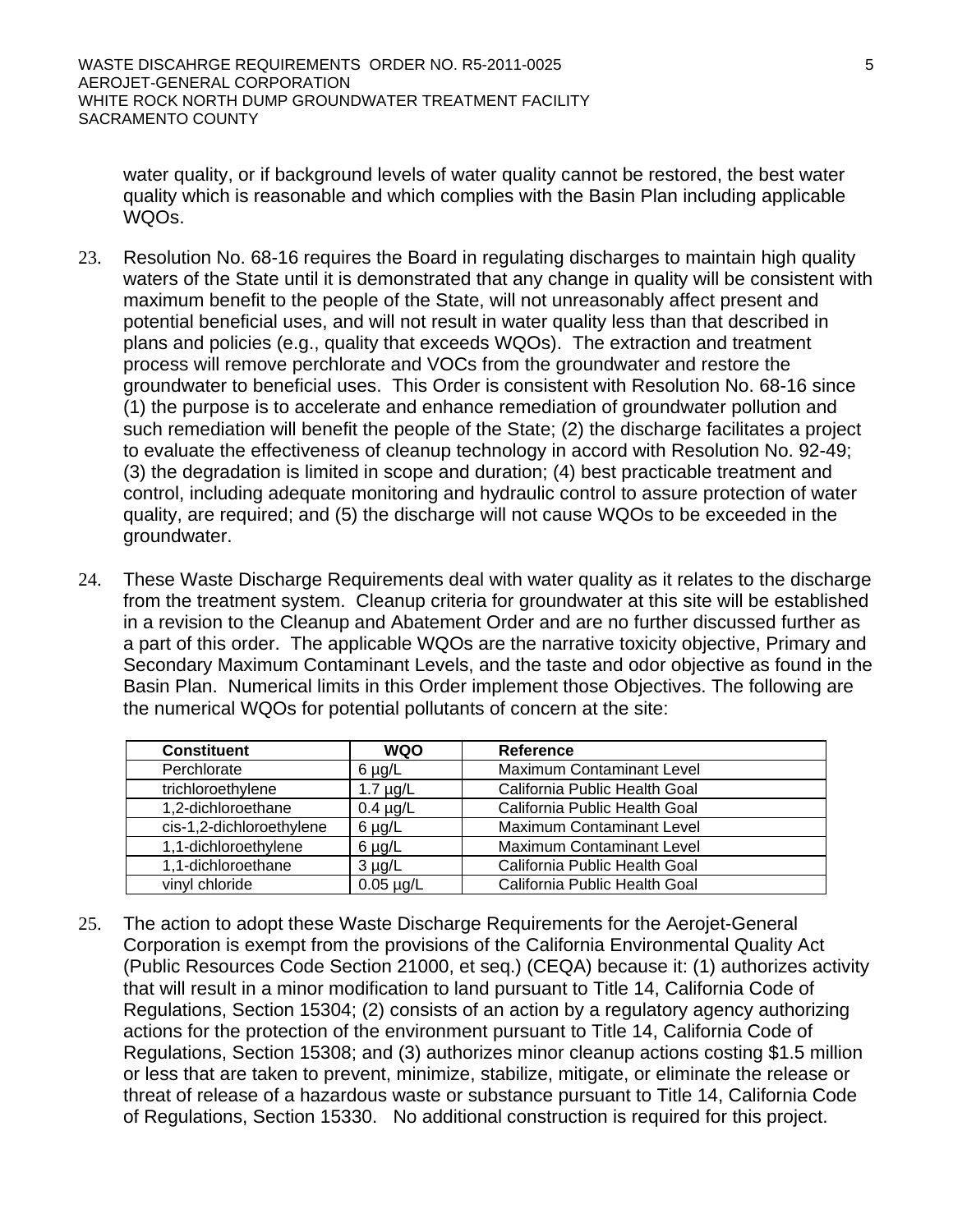- 26. The discharge is exempt from the requirements of *Consolidated Regulations for Treatment, Storage, Processing, or Disposal of Solid Waste,* set forth in the Title 27, California Code of Regulations (CCR), section 20005 *et seq*. (hereafter Title 27), which allows a conditional exemption from some or all of the provisions of Title 27. The exemption, pursuant to Title 27 CCR Section 20090(b), is based on the following:
	- a. The Regional Water Board is issuing Waste Discharge Requirements.
	- b. The discharge is in compliance with the applicable Basin Plan.
	- c. The wastewater does not need to be managed according to Title 22CCR, Division 4.5 and Chapter 11 as a hazardous waste.

 Section 20090(d) allows exemption for a project to cleanup a condition of pollution that resulted from an unauthorized release of waste based on the following:

- d. Wastes removed from the immediate place of release will be discharged according to the Title 27 regulations; and
- e. The remedial actions intended to contain wastes at the place of release shall implement the Title 27 regulations to the extent feasible.
- 27. Section 13267(b) of the California Water Code provides that:

"In conducting an investigation specified in subdivision (a), the Regional Board may require that any person who has discharged, discharges, or is suspected of having discharged or discharging, or who proposes to discharge within its region, or any citizen or domiciliary, or political agency or entity of this state who has discharged, discharges, or is suspected of having discharged or discharging, or who proposes to discharge waste outside of its region that could affect the quality of the waters of the state within its region shall furnish under penalty of perjury, technical or monitoring program reports which the Regional Board requires. The burden, including costs of these reports, shall bear a reasonable relationship to the need for the reports and the benefits to be obtained from the reports. In requiring these reports, the Regional Board shall provide the person with a written explanation with regard to the need for the reports, and shall identify the evidence that supports requiring that person to provide the reports."

The technical reports required by this Order and the attached MRP No. R5-2011-0025 are necessary to assure compliance with these WDRs. The Discharger operates the facility that discharges the waste subject to this Order.

28. The California Department of Water Resources sets standards for the construction and destruction of groundwater wells, as described in *California Well Standards Bulletin No. 74-90* (June 1991) and *Water Well Standards: State of California Bulletin No. 94-81* (December 1981). These standards, and any more stringent standards implemented by the Regional Water Board or adopted by Sacramento County pursuant to California Water Code Section 13801 apply to all monitor, extraction and injection wells.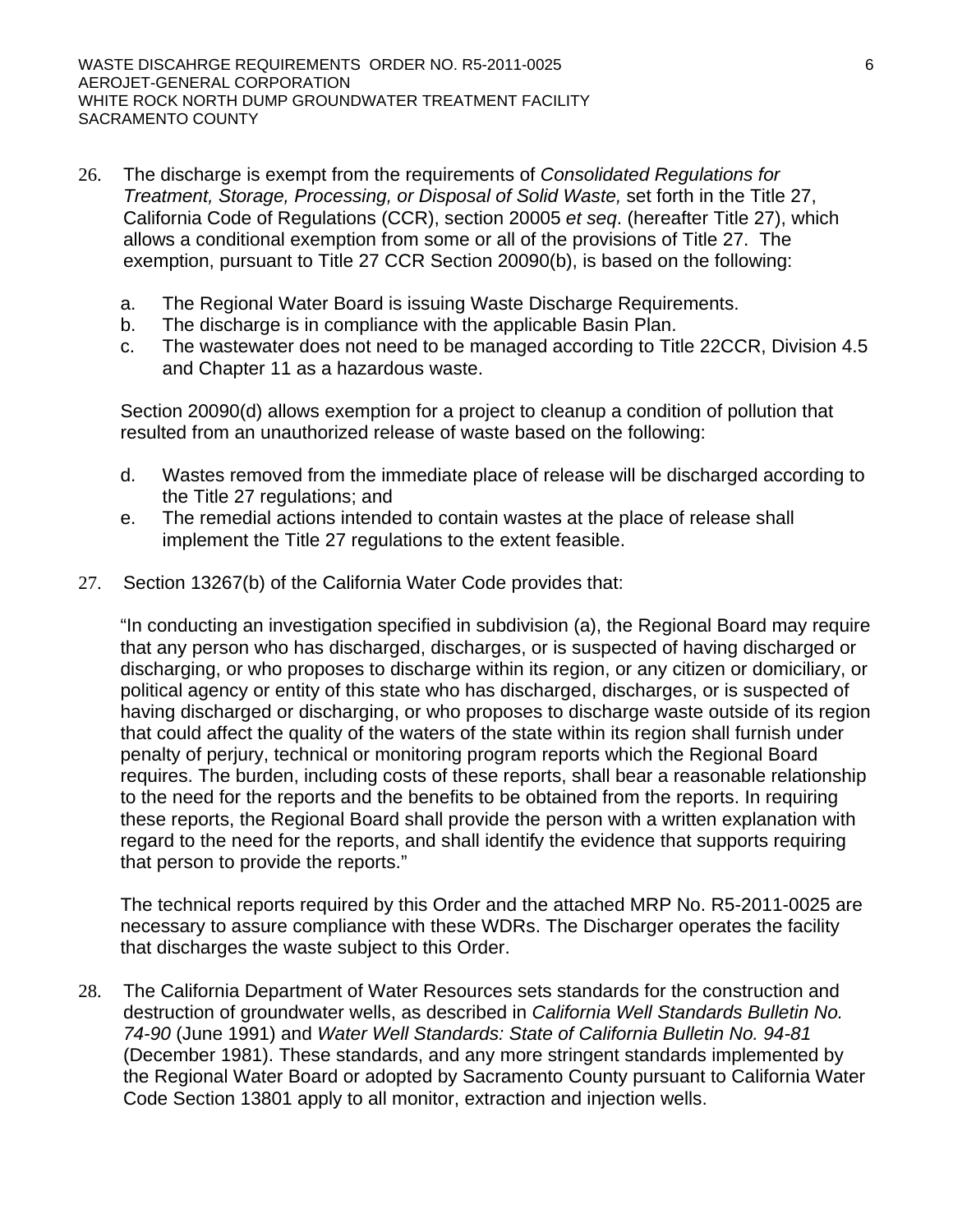- 29. Section 3020(b)(2) of the Resource Conservation and Recovery Act (RCRA) states that prior to injection into or above an underground source of drinking water, contaminated groundwater shall be "…treated to substantially reduce hazardous constituents prior to such injection." In a letter dated 10 December 1999, the United States Environmental Protection Agency, Office of Solid Waste and Emergency Response (OSWER) states, "if extracted groundwater is amended at the surface (i.e., "treated") before reinjection, and the subsequent in-situ bioremediation achieves a substantial reduction of hazardous constituents the remedy would satisfy Section 3020(b)(2)." Therefore, the injection of groundwater within the treatment zone at this site, with or without the treatment for VOCs, complies with Section 3020(2) (b) of RCRA.
- 30. Pursuant to California Water Code Section 13263(g), discharge is a privilege, not a right, and adoption of this Order does not create a vested right to continue the discharge.

#### **Public Notice**

- 31. All the above and the supplemental data and information and details in the attached Information Sheet, which is incorporated by reference herein, were considered in establishing the following conditions of discharge.
- 32. The Regional Water Board has notified the Discharger and interested agencies and persons of its intent to prescribe waste discharge requirements for the treatment technology discussed in this Order, and has provided them with an opportunity to submit their written comments and recommendations.
- 33. In a public meeting, all comments pertaining to these Waste Discharge Requirements were heard and considered.

**IT IS HEREBY ORDERED** that, pursuant to Sections 13263 and 13267 of the California Water Code, the Aerojet-General Corporation, in order to meet the provisions contained in Division 7 of the California Water Code, and regulations and guidelines adopted thereunder, shall comply with the following:

#### **A. DISCHARGE PROHIBITIONS**

- 1. The discharge of any waste or other materials not specifically regulated by this Order is prohibited.
- 2. Creation of a pollution, contamination, or nuisance, as defined by Section 13050 of the California Water Code (CWC), is prohibited.
- 3. The discharge of wastes to surface water or surface water drainage courses is prohibited.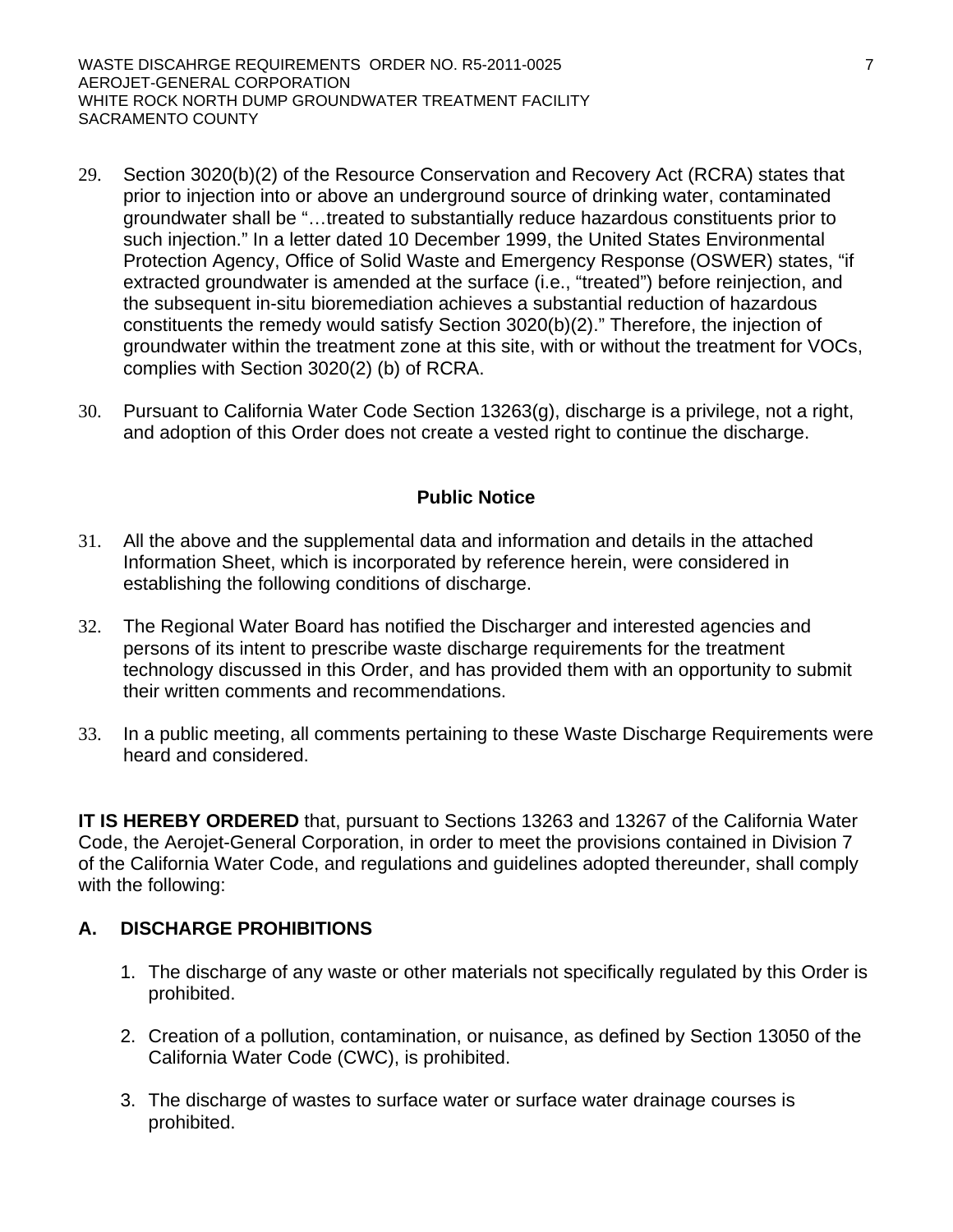4. Discharge of waste classified as 'hazardous' under Section 2521, Chapter 15 of Title 23 or 'designated', as defined in Section 13173 of California Water Code is prohibited.

#### **B. DISCHARGE SPECIFICATIONS**

- 1. The flow through the treatment facility shall not exceed 900 gallons per minute (gpm).
- 2. The discharge shall not cause pollution or nuisance as defined by the California Water Code.
- 3. The discharge of treated groundwater shall be only be to Teichert for their use at its Grant Line Road and/or Scott Road facilities, or to Rebel Hill Ditch as shown on Attachment A, a part of this Order.

# **C. EFFLUENT LIMITATIONS**

1. Treated effluent discharged from the treatment plant shall not exceed the following limits:

| Constituent            | <u>Units</u> | 30-Day<br>Average | Daily<br>Maximum |
|------------------------|--------------|-------------------|------------------|
|                        |              |                   |                  |
| <b>TCE</b>             | $\mu$ g/L    | 0.5               | 0.8              |
| $cis-1,2-DCE$          | $\mu$ g/L    | 0.5               | 1.0              |
| $1,1$ -DCA             | $\mu$ g/L    | 0.5               | 1.0              |
| <b>PCE</b>             | $\mu$ g/L    | 0.5               | 0.5              |
| Perchlorate            | $\mu$ g/L    | 4.0               | 6.0              |
| n-nitrosodimethylamine | µg/L         | 0.002             | 0.004            |

#### **D. PROVISIONS**

- 1. The Discharger shall comply with all applicable Standard provisions and Reporting Requirements for Waste Discharge Requirements, dated 1 March 1991, which are attached hereto and by reference are a part of this Order. This attachment and its individual paragraphs are commonly referenced as Standard Provisions.
- 2. The Discharger may be required to submit technical reports pursuant to California Water Code Section 13267 as directed by the executive Officer. The technical reports required by this Order are necessary to assure compliance with this Order.
- 3. All technical reports required herein that involve planning, investigation, evaluation, or design or other work requiring interpretation or proper application of engineering or geologic sciences, shall be prepared by or under the direction of persons registered to practice in California pursuant to California Business and Professions Code, sections 6735, 7835 and 7835.1. To demonstrate compliance with Title 16, CCR, Sections 415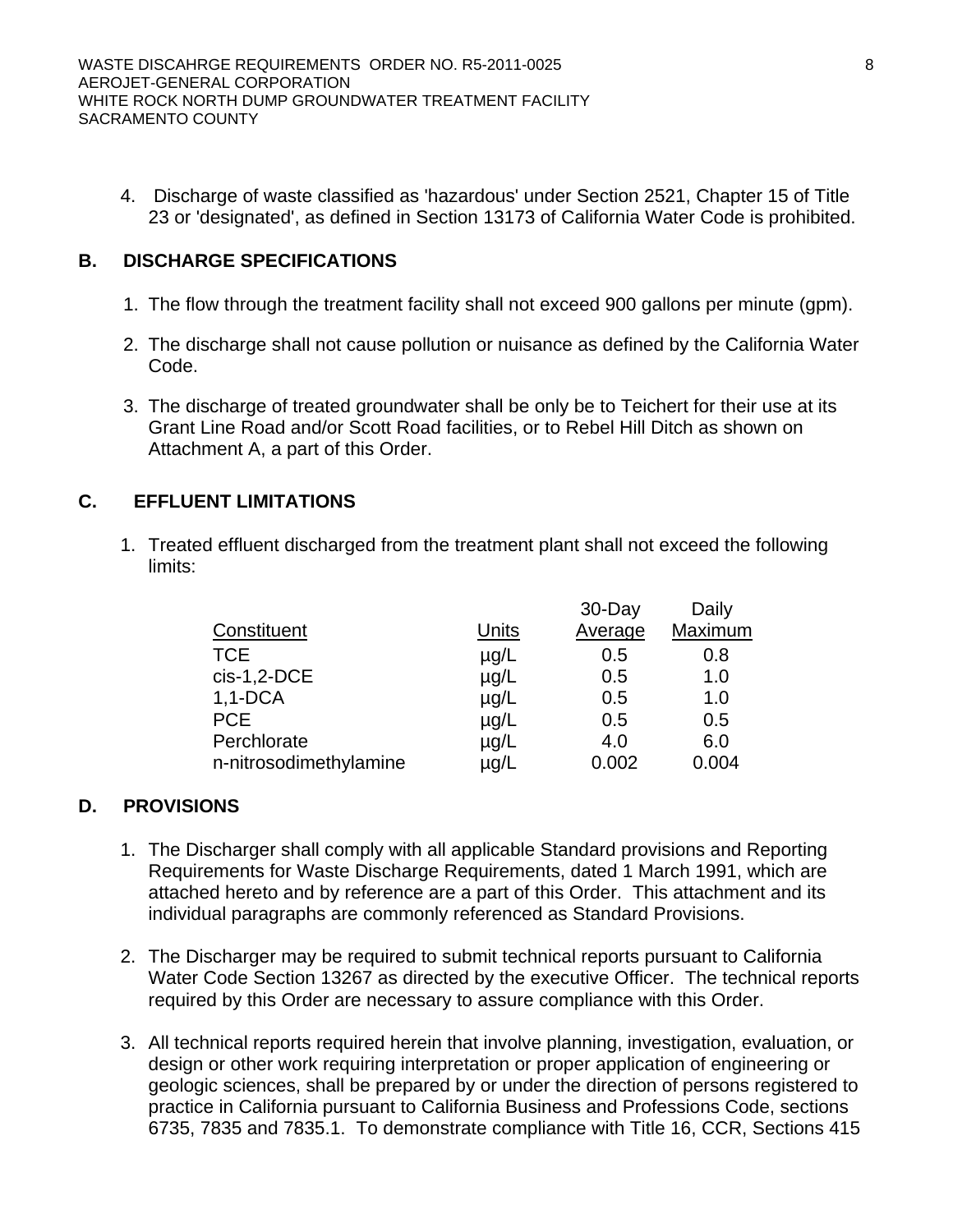and 3065, all technical reports must contain a statement of the qualifications of the responsible registered professional(s). As required by these laws, completed technical reports must bear the signature(s) and seal(s) of the registered professional(s) in a manner such that all work can be clearly attributed to the professional responsible for the work.

- 4. **Within 15 days from the adoption of this order**, the Discharger shall submit an Operation and Maintenance (O&M) Plan for the groundwater treatment facilities. The O&M Plan shall instruct field personnel on how to manage the day-to-day discharge operations to comply with the terms and conditions of this Order and how to make field adjustments, as necessary. A copy of the O&M Plan shall be kept at the facility for reference by operating personnel. Key personnel shall be familiar with its contents. The O&M plan shall be modified as needed to respond to changes in system operations.
- 5. The Discharger shall comply with the Monitoring and Reporting Program No. R5-2011- 0025, which is part of this Order, and any revisions thereto as ordered by the Executive Officer.
- 6. A copy of this Order shall be maintained at the project site and be available at all times to operating personnel.
- 7. The discharger shall maintain in good working order and operate as efficiently as possible any facility or control system installed by the discharger to achieve compliance with these Waste Discharge Requirements.
- 8. The discharger shall promptly report to the Regional Water Board any violation of this Order, material change in the character, location, or volume of the discharge.
- 9. In the event of any change in control or ownership of land or waste discharge facilities presently owned or controlled by the discharger, the discharger shall notify the succeeding owner or operator of the following items by letter, in advance of the transfer of ownership or control, and a copy of the notice must be forwarded to the Regional Water Board:
	- a. existence of this Order; and
	- b. the status of the dischargers' annual fee account
- 10. This Order does not convey any property rights of any sort or any exclusive privileges. The requirements prescribed herein do not authorize the commission of any act causing injury to persons or property, nor protect the discharger from his liability under Federal, State, or Local laws, nor create a vested right for the discharger to continue the waste discharge.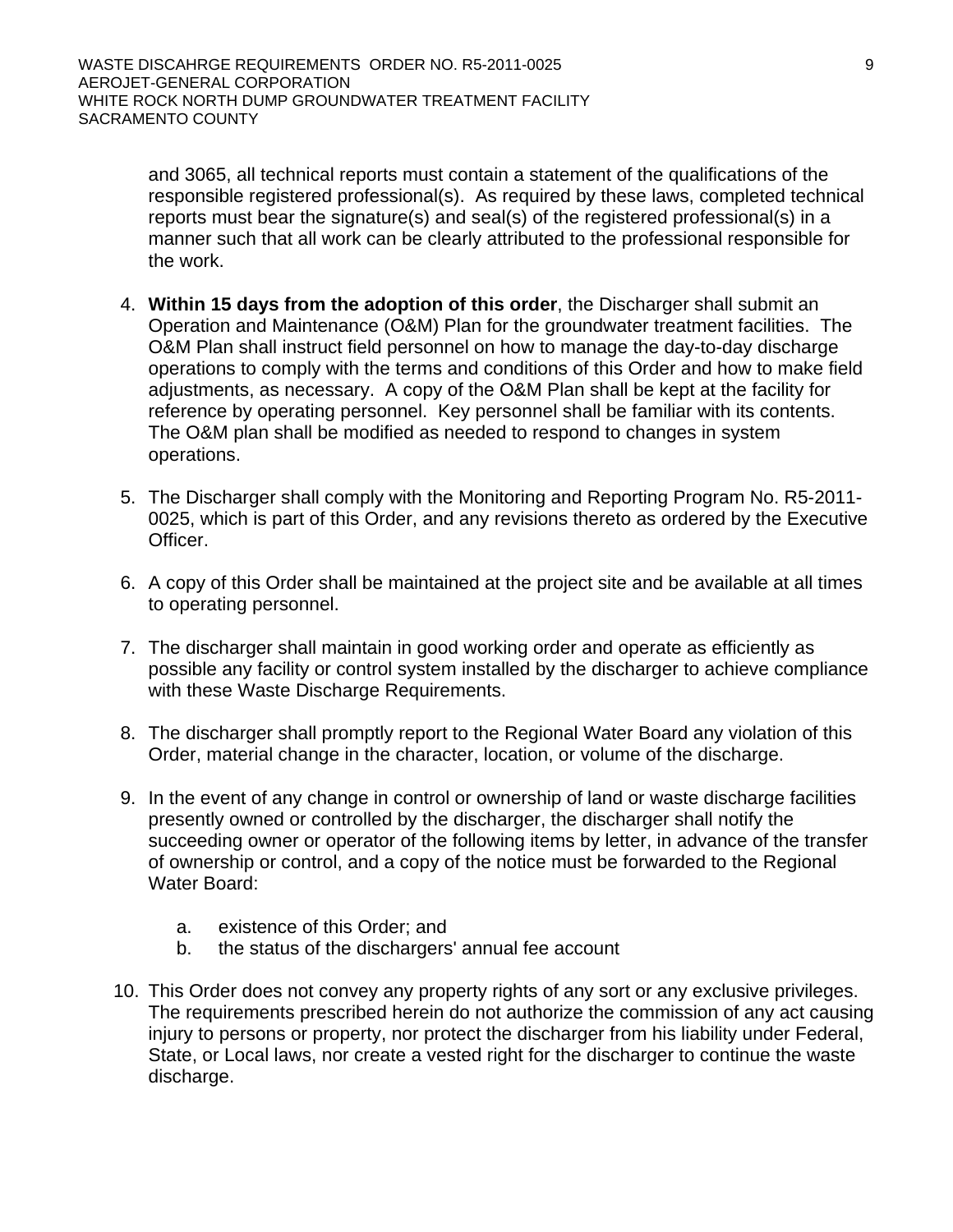- 11. Chemical, bacteriological, and bioassay analyses must be conducted at a laboratory certified for such analyses by the State Department of Health Services.
- 12. All reports, or other documents required by these WDRs, and other information requested by the Regional Board shall be signed by a person described below or by a duly authorized representative of that person.
	- a. for a corporation: by a responsible corporate officer such as: (a) a president, secretary, treasurer, or vice president of the corporation in charge of a principal business function; (b) any other person who performs similar policy or decision making functions for the corporation; or (c) the manager of one or more manufacturing, production, or operating facilities if authority to sign documents has been assigned or delegated to the manager in accordance with corporate procedures.
	- b. Reports required by this Order, and other information requested by the Regional Water Board may be signed by a duly authorized representative provided:
		- i. the authorization is made in writing by a person described in paragraph (a) of this provision;
		- ii. the authorization specifies either an individual or a position having responsibility for the overall operation of the regulated facility or activity such as the position of plant manager, operator of a well or a well field, superintendent, position of equivalent responsibility, or an individual or position having overall responsibility for environmental matters for the company; and
		- iii. the written authorization is submitted to the Regional Water Board prior to or together with any reports, information, or applications signed by the authorized representative.
	- c. Any person signing a document under paragraph (a) or (b) of this provision shall make the following certification: "I certify under penalty of law that this document and all attachments were prepared under my direction or supervision in accordance with a system designed to assure that qualified personnel properly gather and evaluate the information submitted. Based on my inquiry of the person or persons who manage the system, or those persons directly responsible for gathering the information, the information submitted, is, to the best of my knowledge and belief, true, accurate, and complete. I am aware that there are significant penalties for submitting false information, including the possibility of fine and imprisonment for knowing violations."
- 13. The discharger shall permit authorized staff of the Regional Water Board: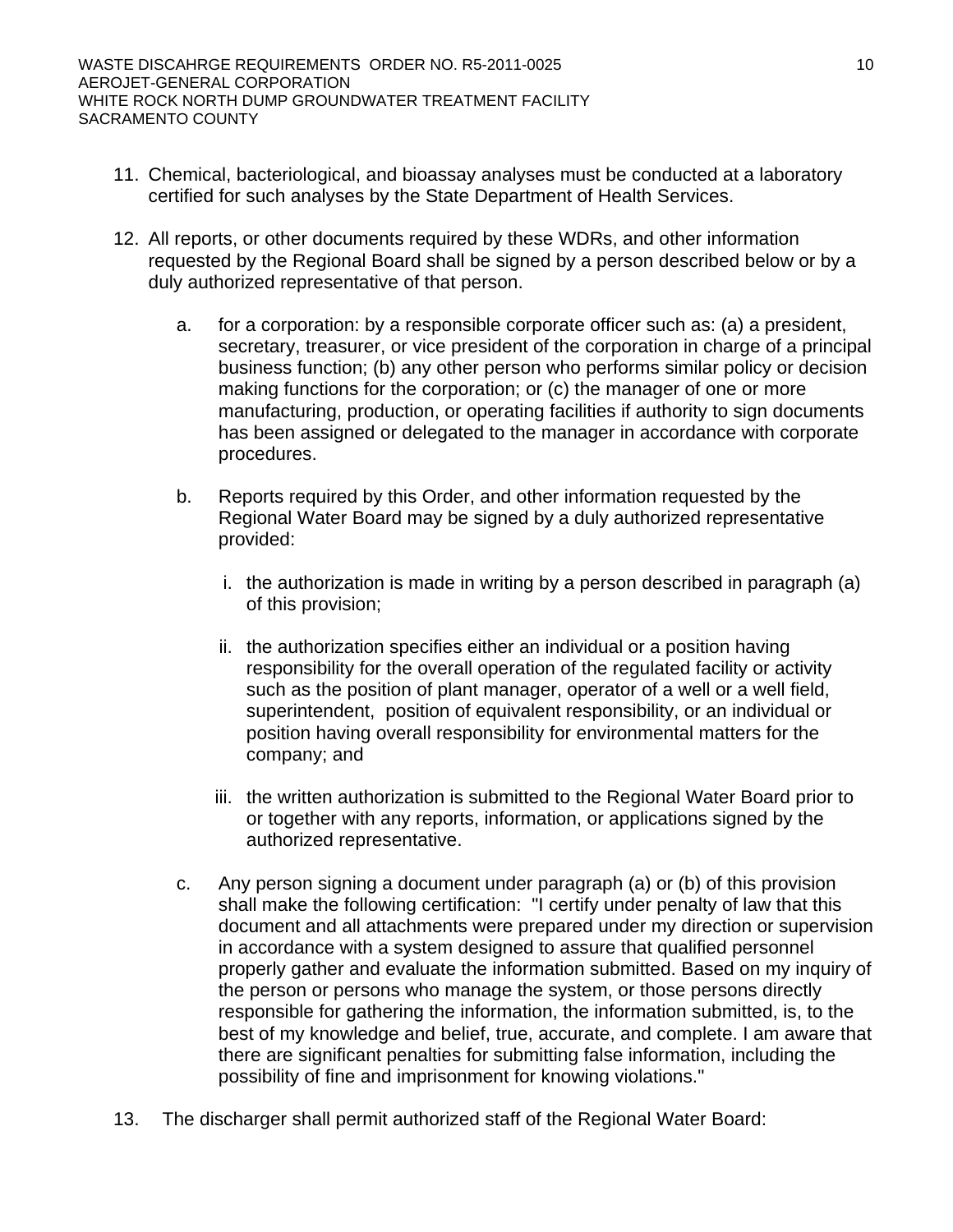- a. entry to the project site covered by these Waste Discharge Requirements or in which any required records are kept;
- b. access to copy any records required to be kept under terms and conditions of this Order;
- c. inspection of monitoring equipment or records; and
- d. sampling of any discharge.
- 14. In the event the discharger is unable to comply with any of the conditions of this Order due to:
	- a. breakdown of any facility or control system or monitoring equipment installed by the Discharger to achieve compliance with this Order;
	- b. migration or application of substances, pollutants or byproducts outside the specified treatment area;
	- c. accidents caused by human error or negligence; or
	- d. other causes such as acts of nature;

the discharger shall notify the Regional Water Board by telephone as soon as he or his agents have knowledge of the incident and confirm this notification in writing within two weeks of the telephone notification. The written notification shall include pertinent information explaining reasons for the noncompliance and shall indicate the steps taken to correct the problem and the dates thereof, and the steps being taken to prevent the problem from recurring.

- 15. The Regional Water Board may review this Order periodically and may revise requirements when necessary. In addition, the discharger shall file a report of waste discharge with the Executive Officer at least 120 days before making any material change or proposed change in the character, location, or volume of the discharge.
- 16. Project coverage under these Waste Discharge Requirements may be terminated, by the Executive Officer at any time upon giving reasonable notice to the Discharger.

I, Pamela C. Creedon, Executive Officer, do hereby certify that the foregoing is a full, true, and correct copy of an Order adopted by the California Regional Water Quality Control Board, Central Valley Region, on 8 April 2011.

Original signed by: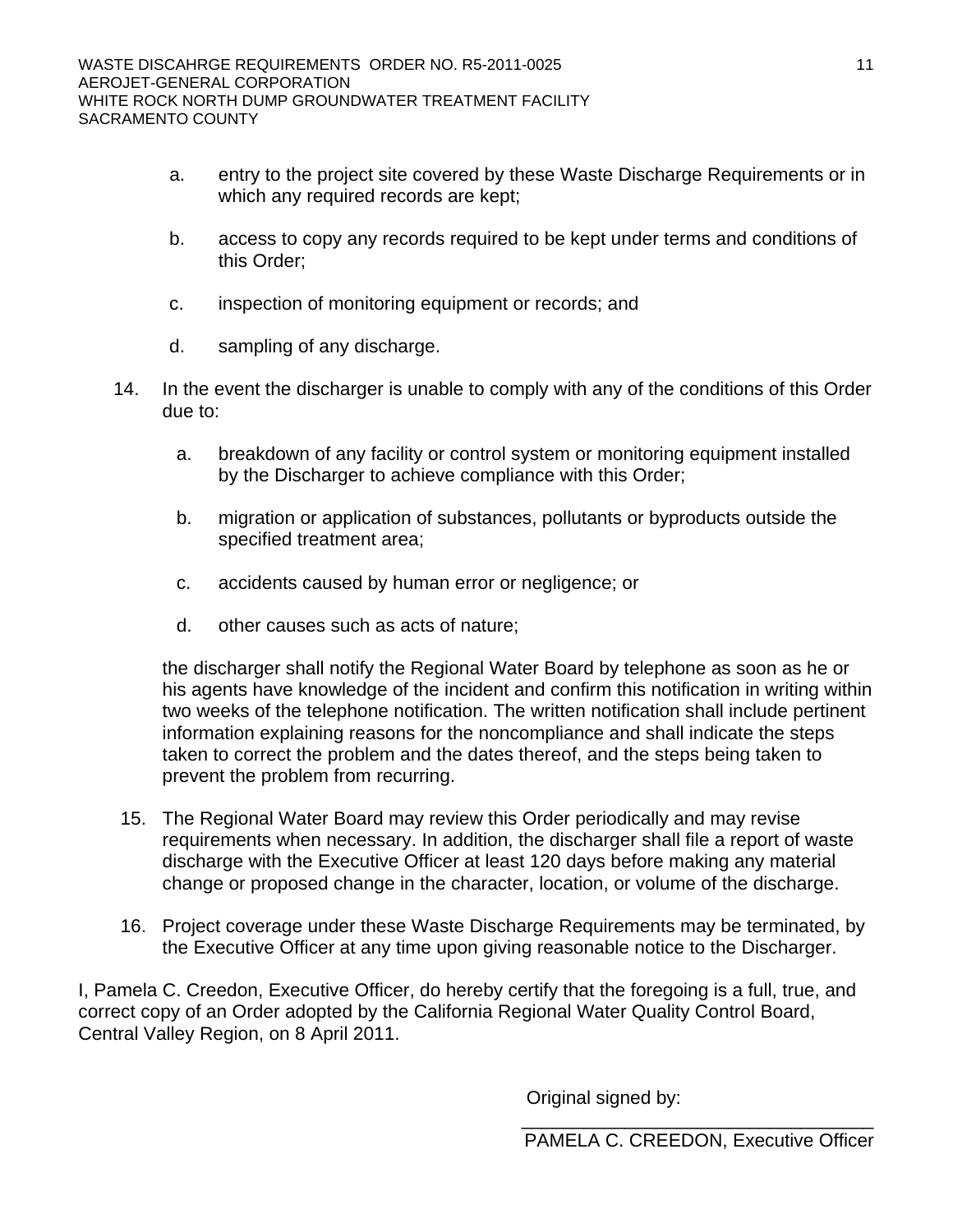#### WASTE DISCAHRGE REQUIREMENTS ORDER NO. R5-2011-0025 AEROJET-GENERAL CORPORATION WHITE ROCK NORTH DUMP GROUNDWATER TREATMENT FACILITY SACRAMENTO COUNTY

12/24/2010 AMM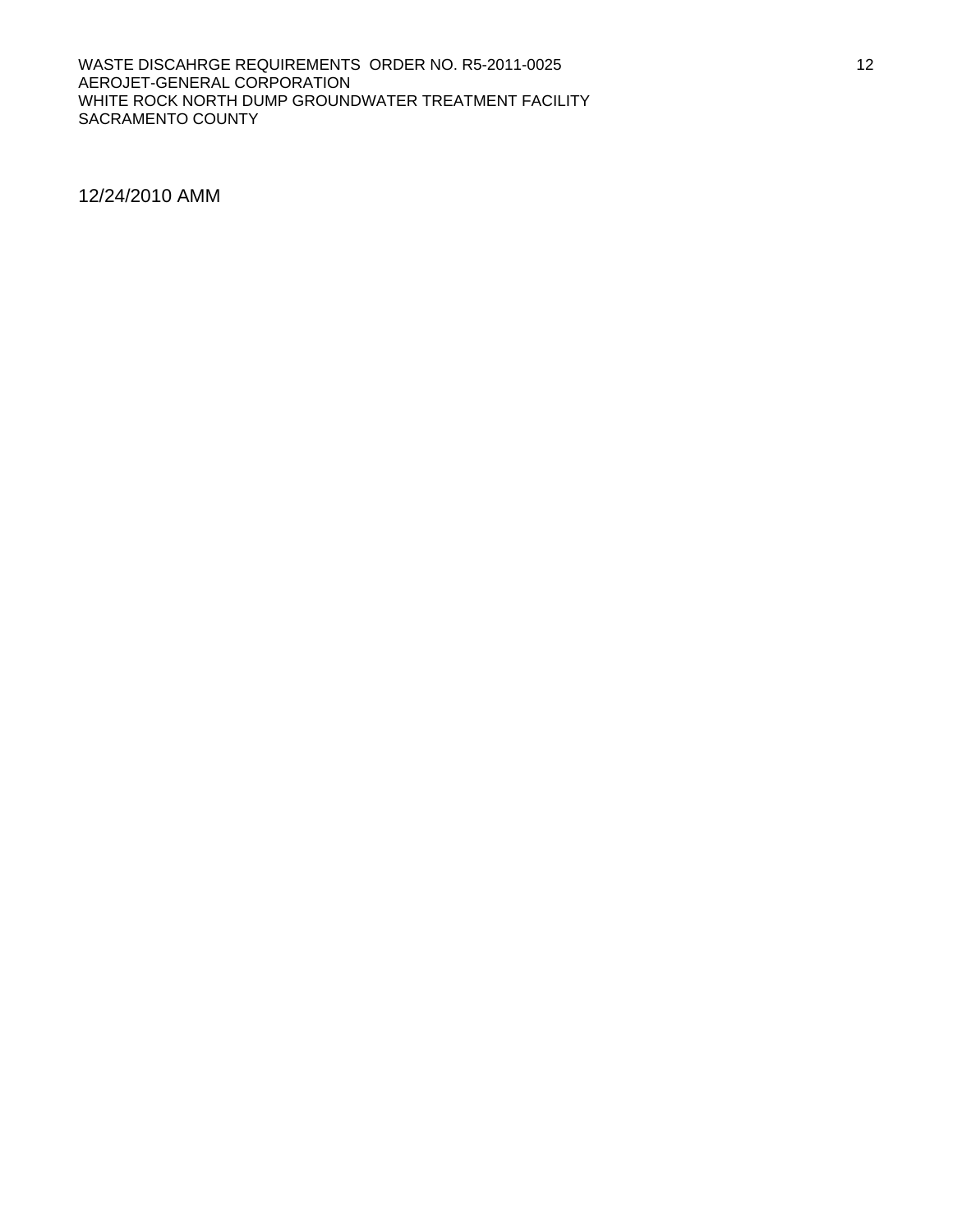

**Attachment A Aerojet-General Corporation White Rock Road Dump Groundwater Treatment Facility Sacramento County**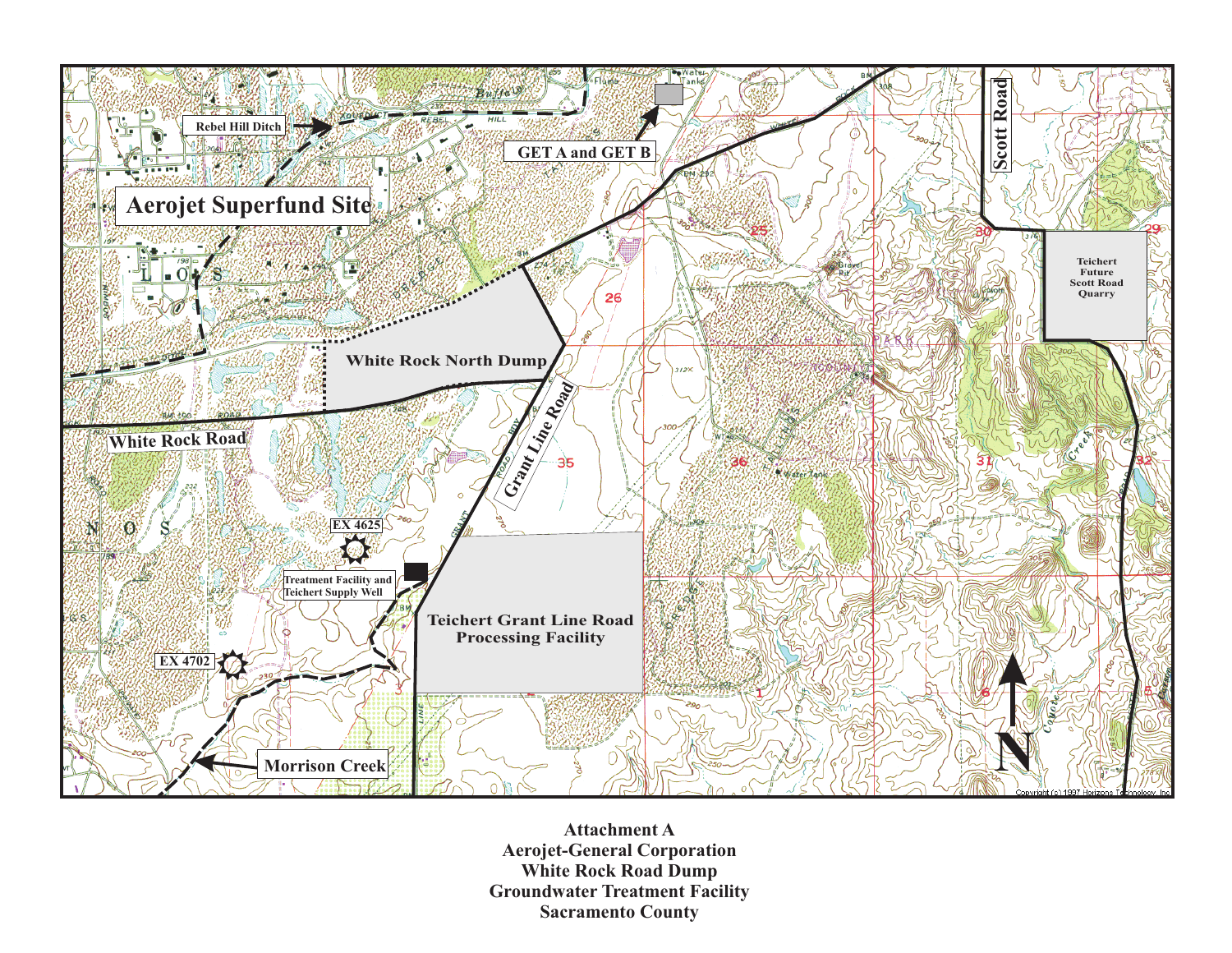

**Attachment B Aerojet-General Corporation White Rock Road Dump Groundwater Treatment Facility Sacramento County**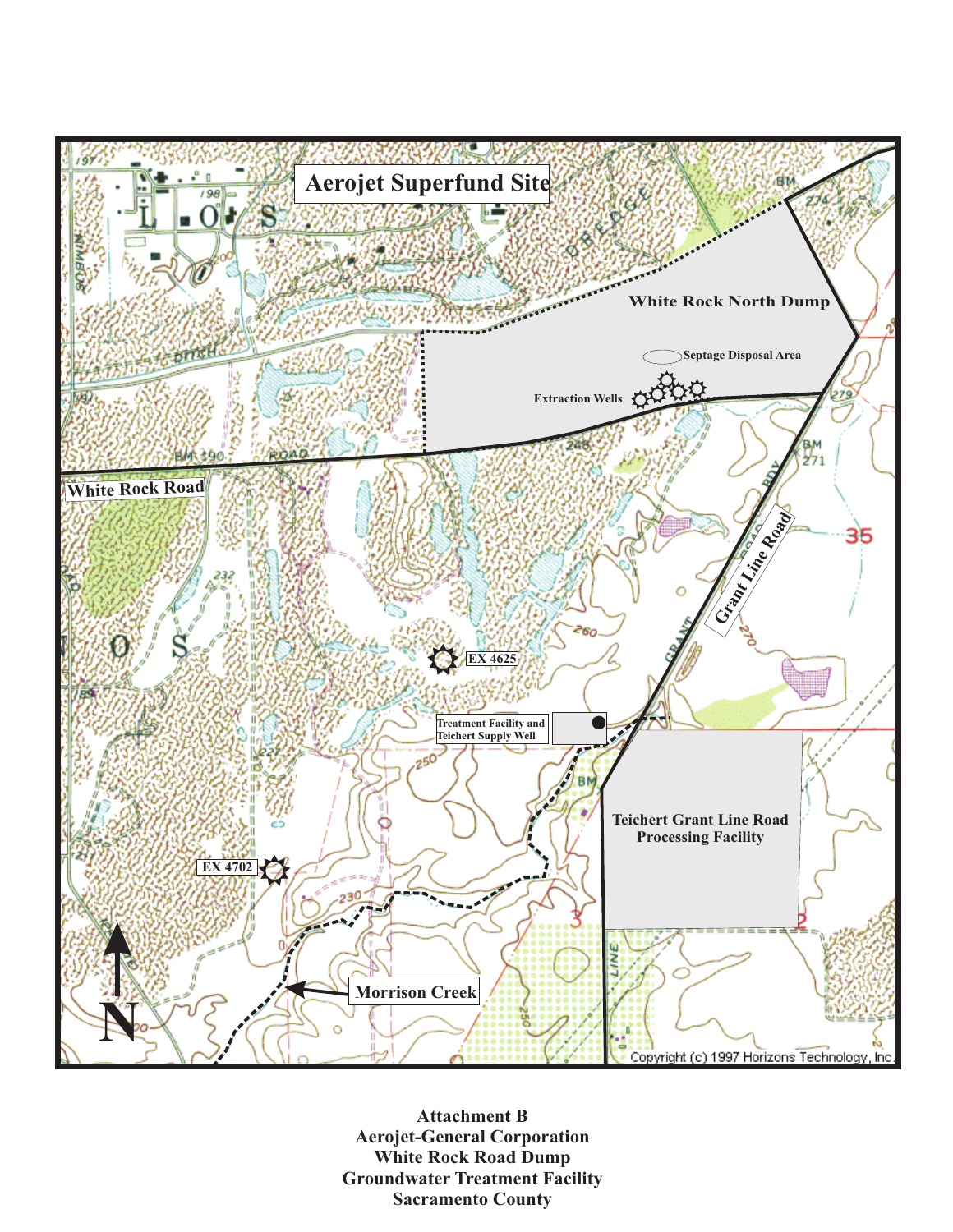## CALIFORNIA REGIONAL WATER QUALITY CONTROL BOARD CENTRAL VALLEY REGION

#### MONITORING AND REPORTING PROGRAM NO. R5-2011-0025

FOR

# AEROJET-GENERAL CORPORATION WHITE ROCK NORTH DUMP GROUNDWATER TREATMENT FACILITY SACRAMENTO COUNTY

This Monitoring and Reporting Program (MRP) describes requirements for monitoring a groundwater extraction and treatment system. This MRP is issued pursuant to Water Code Section 13267. The Discharger shall not implement any changes to this MRP unless and until a revised MRP is issued by the Executive Officer. Regional Board staff shall approve specific sample station locations prior to implementation of sampling activities.

All samples should be representative of the volume and nature of the discharge or matrix of material sampled. The time, date, and location of each grab sample shall be recorded on the sample chain of custody form.

# **TREATMENT SYSTEM MONITORING**

The treatment system is required to be monitored to assure compliance with effluent limitations. Each treatment system shall be sampled as follows in Table 1, using the analytical methods found in Table 2:

| <b>Monitor Point</b>                 | <b>Units</b>            | <b>Frequency</b> |
|--------------------------------------|-------------------------|------------------|
| <b>Influent Monitoring</b>           |                         |                  |
| Perchlorate                          | $\mu$ g/L               | Monthly          |
| <b>Volatile Organics</b>             | µg/L                    | Monthly          |
| n-nitrosodimethylamine               | µg/L                    | Quarterly        |
| <b>Effluent Monitoring</b>           |                         |                  |
| Perchlorate                          | $\mu$ g/L               | Monthly          |
| <b>Volatile Organics</b>             | µg/L                    | Monthly          |
| <b>Total Dissolved Solids</b>        | mg/L                    | Monthly          |
| n-nitrosodimethylamine               | $\mu$ g/L               | Monthly          |
| Electrical Conductivity <sup>2</sup> | umhos/com               | Monthly          |
| pH                                   | pH units                | Monthly          |
| Flow <sup>3</sup><br>- average       | gallons per minute      | Monthly          |
| Flow <sup>3</sup> – cumulative       | total gallons per month | Monthly          |

#### **Table 1: SAMPLING FREQUENCY AND CONSTITUENT SUITE FOR TREATMENT SYSTEM**

<sup>1</sup> To commence after n-nitrosodimethylamine is detected in the influent.

Field measurements.

3 Meter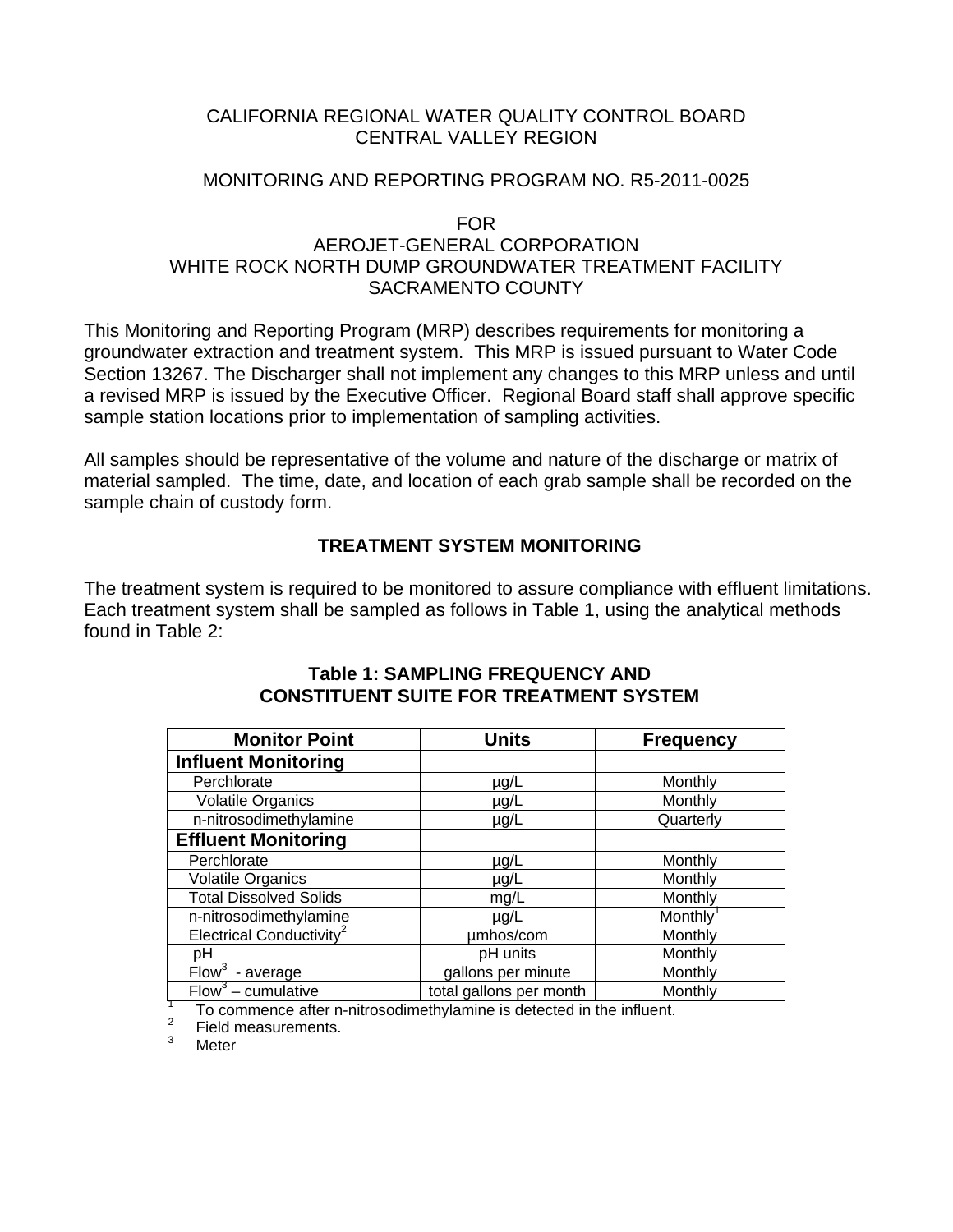## **GROUNDWATER MONITORING**

Groundwater monitoring in the project area is conducted pursuant to Cleanup and Abatement Order No. 96-150 and the1989 Partial Consent Decree for the Aerojet Superfund Site. Additional groundwater monitoring is not required by this Order. The treatment system is discharging groundwater back to the groundwater at a quality that is equivalent or better than the existing groundwater quality as the perchlorate and volatile organics have been removed.

## **Table 2: ANALYTICAL METHODS**

| <b>Constituent</b>            | Method <sup>1</sup> | <b>Maximum Practical</b><br>Quantitation Limit ( $\mu$ g/L) <sup>2</sup> |
|-------------------------------|---------------------|--------------------------------------------------------------------------|
| Perchlorate                   | EPA 314.1           | 4.0                                                                      |
| n-nitrosodimethylamine        | EPA Method 521      | 0.002                                                                    |
| <b>Volatile Organics</b>      | EPA Method 8260     | 0.5                                                                      |
| <b>Total Dissolved Solids</b> | EPA Method 160.1    | 10.000                                                                   |

1 Or an equivalent EPA-approved Method that achieves the maximum Practical Quantitation Limit. 2 All concentrations between the Method Detection Limit and the Practical Quantitation Limit shall be reported, and reported as an estimated value. If the approved method does not achieve the listed PQL, then a non-detect using the approved method is deemed to be in compliance with the limit.

#### **FIELD SAMPLING**

In addition to the above sampling and analysis, field sampling and analysis shall be conducted each influent and/or effluent sampling is conducted. The sampling and analysis of field parameters shall be as specified in Table 3.

|  |  | <b>Table 3: FIELD SAMPLNG REQUIREMENTS</b> |  |
|--|--|--------------------------------------------|--|
|--|--|--------------------------------------------|--|

| Parameters                     | Units    | Type of<br><b>Sample</b> |
|--------------------------------|----------|--------------------------|
| <b>Electrical Conductivity</b> | umhos    | Grab                     |
| pΗ                             | pH units | Grab                     |

Field test instruments (such as those used to test pH and dissolved oxygen) may be used provided that:

- 1. The operator is trained in proper use and maintenance of the instruments;
- 2. The instruments are calibrated prior to each monitoring event;
- 3. Instruments are serviced and/or calibrated by the manufacturer at the recommended frequency; and
- 4. Field calibration reports are submitted as described in the "Reporting" section of this MRP.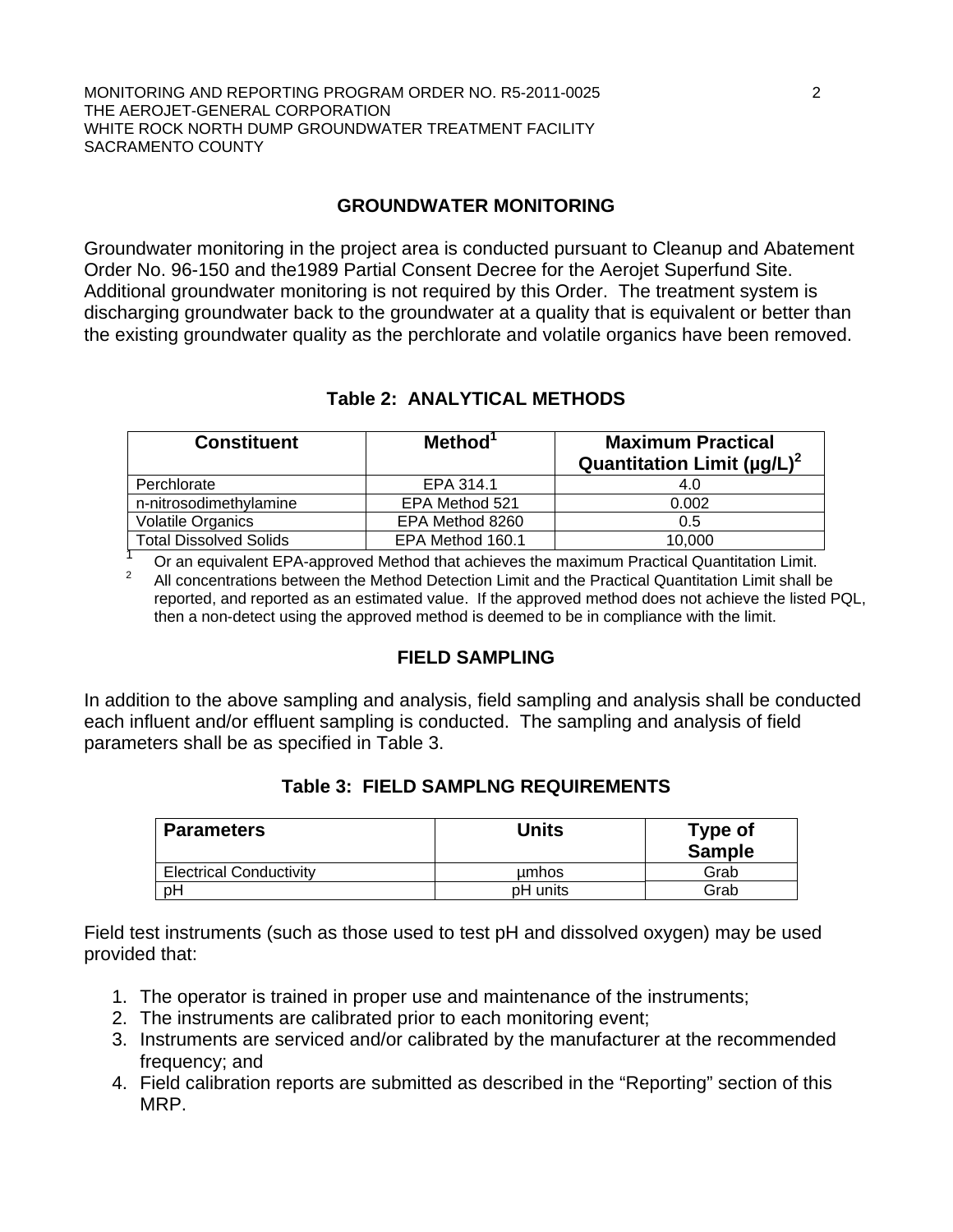#### **REPORTING**

When reporting the data, the Discharger shall arrange the information in tabular form so that the date, the constituents, and the concentrations are readily discernible. The data shall be summarized in such a manner as to illustrate clearly the compliance with this Order. In addition, the Discharger shall notify the Regional Board within 48 hours of any unscheduled shutdown of a groundwater extraction system. The results of any monitoring done more frequently than required at the locations specified in the Monitoring and Reporting Program shall also be reported to the Regional Board.

As required by the California Business and Professions Code Sections 6735, 7835, and 7835.1, all reports shall be prepared by a registered professional or their subordinate and signed by the registered professional.

The Discharger shall submit quarterly electronic data reports, which conform to the requirements of the California Code of Regulations, Title 23, Division 3, Chapter 30. The quarterly reports shall be submitted electronically over the internet to the Geotracker database system by the 1st day of the second month following the end of each calendar quarter by **1 February, 1 May, 1 August, and 1 November** until such time as the Executive Officer determines that the reports are no longer necessary.

Quarterly reports shall be submitted to the Regional Board by the **1st day of the second month following the end of each calendar quarter (i.e., by 1 February, 1 May, 1 August, and 1 November**). Each quarterly report shall include the following minimum information:

- (a) a description and discussion of the sampling results, including trends in the concentrations of pollutants;
- (b) if compliance with effluent limitations is not achieved, causes of the exceedances and a description of the improvements to correct the problems;
- (c) a copy of the laboratory data reports (can be on CD);
- (d) if applicable, the status of any ongoing remediation, including cumulative information on the mass of pollutant removed from the subsurface, system operating time, the effectiveness of the remediation system, and any field notes pertaining to the operation and maintenance of the system;
- (e) the volume of water provided to Teichert on a monthly basis;
- (f) if applicable, the reasons for and duration of all interruptions in the operation of any remediation system, and actions planned or taken to correct and prevent interruptions; and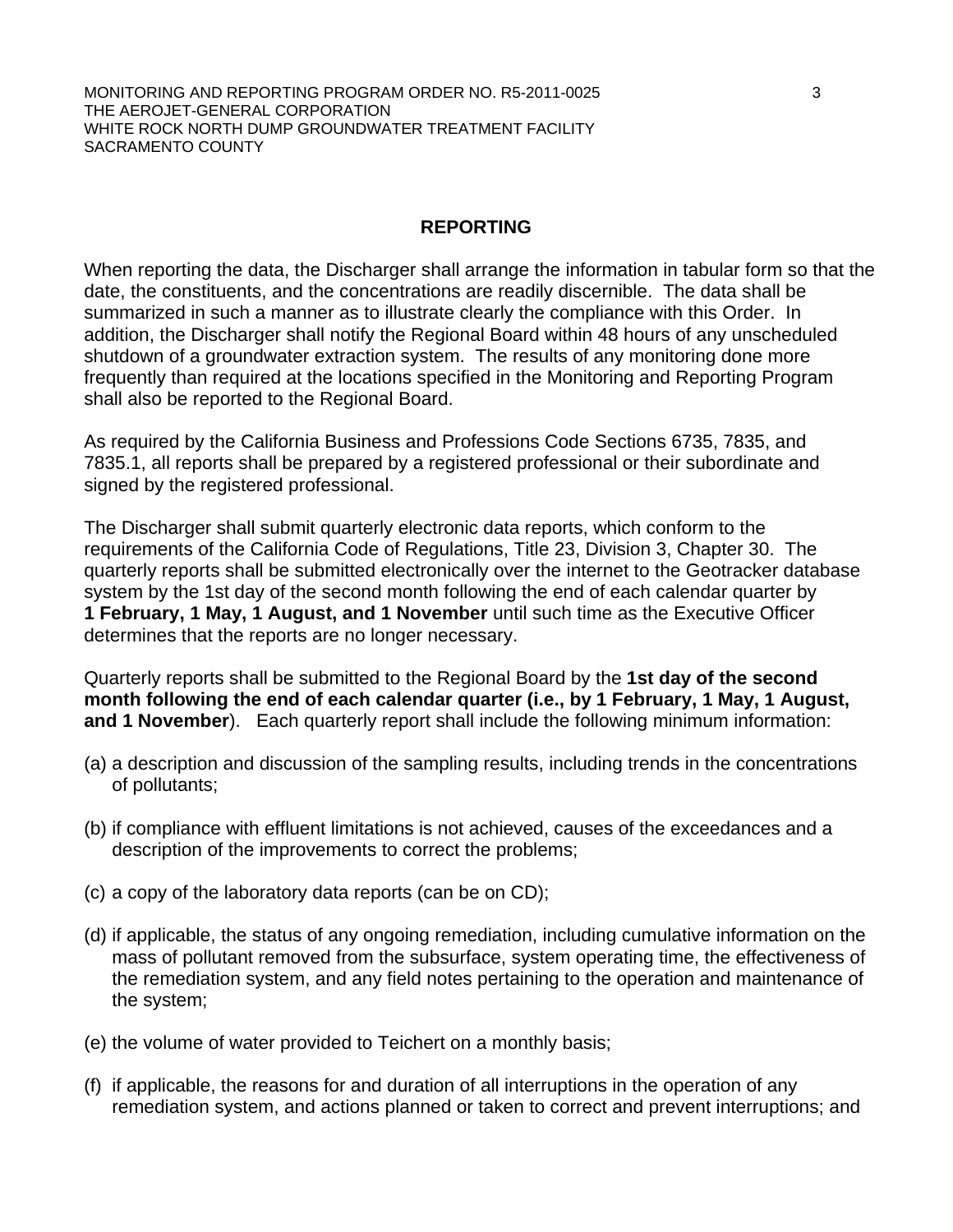MONITORING AND REPORTING PROGRAM ORDER NO. R5-2011-0025 4 THE AEROJET-GENERAL CORPORATION WHITE ROCK NORTH DUMP GROUNDWATER TREATMENT FACILITY SACRAMENTO COUNTY

(g) A log of GAC/resin replacement, if applicable along with transportation date(s) and destination of disposal.

A letter transmitting the self-monitoring reports shall accompany each report. Such a letter shall include a discussion of requirement violations found during the reporting period, and actions taken or planned for correcting noted violations, such as operation or facility modifications. If the Discharger has previously submitted a report describing corrective actions and/or a time schedule for implementing the corrective actions, reference to the previous correspondence will be satisfactory. The transmittal letter shall contain the penalty of perjury statement by the Discharger, or the Discharger's authorized agent, as described in the Standard Provisions General Reporting Requirements Section B.3.

The Discharger shall implement the above monitoring program on the first day of the month following adoption of this Order.

Original Signed by:

Ordered by:

PAMELA C. CREEDON Executive Officer

 \_\_\_\_\_\_\_\_\_\_\_\_14 April 2011\_\_\_\_\_\_\_\_\_\_ (Date)

12/30/10:AMM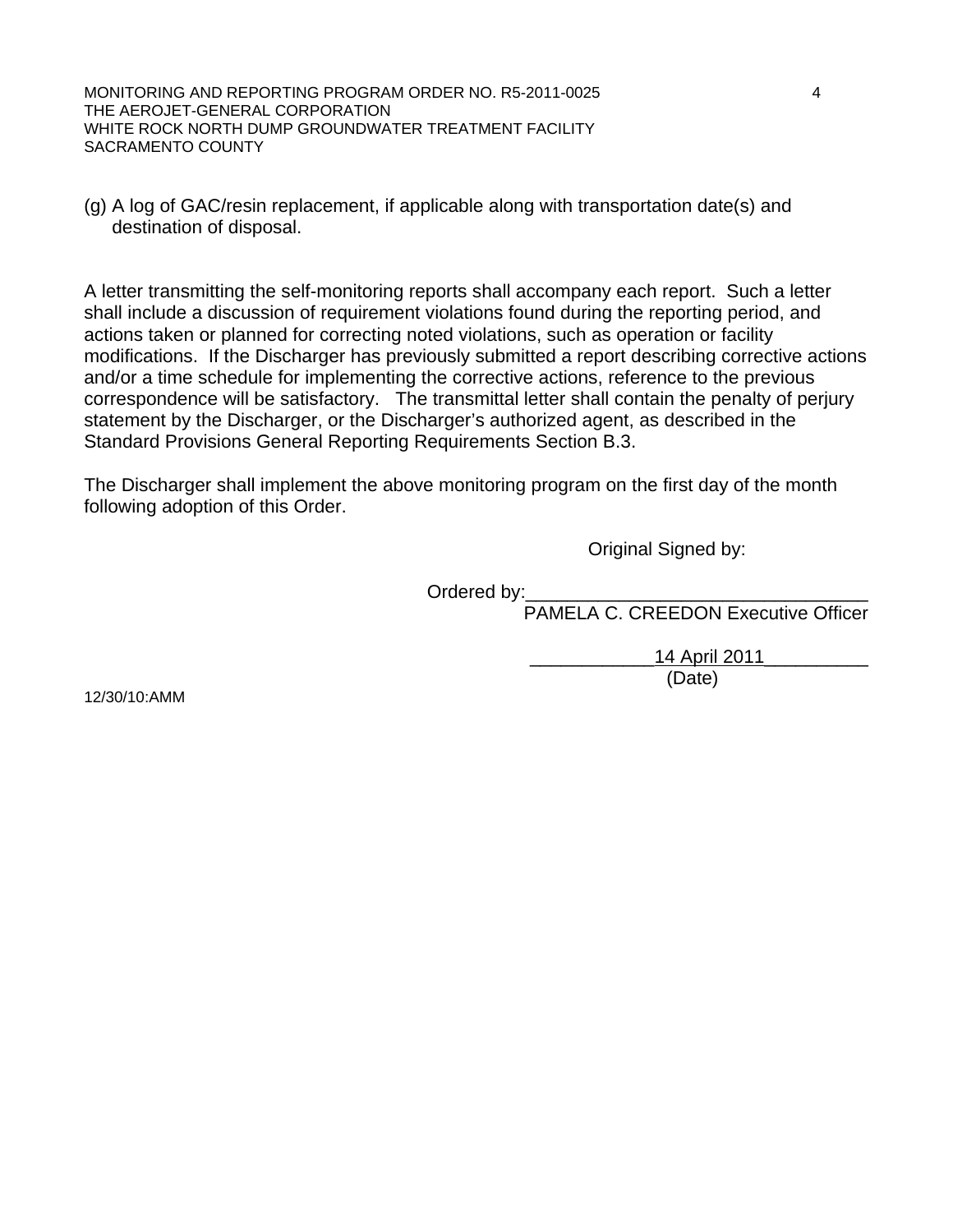### INFORMATION SHEET

#### ORDER NO. R5-2011-0025 AEROJET-GENERAL CORPORATION WHITE ROCK NORTH DUMP GROUNDWATER TREATMENT FACILITY SACRAMENTO COUNTY

#### **Background**

The Aerojet-General Corporation (Aerojet) and several other responsible parties were issued Cleanup and Abatement Order in May of 1996 directing them to determine the extent of pollution on and off the White Rock Road Dump property and cleanup and abate the pollution. Since that time, Aerojet has settled with the other responsible parties and has assumed sole responsibility for completing the cleanup tasks. Aerojet has also purchased the property from the former owner, CLC Investment Corporation.

The White Rock North Dump is at the northwest corner of White Rock Road and Grant Line Road in eastern Sacramento County. To the north of the dump is the Aerojet Superfund site. Wastes have not been disposed of at the site since the late 1960's. In addition to municipal waste materials, the site also received septic wastes. The site apparently also received some solvent wastes containing volatile organic constituents (VOCs). The co-mingling of the septic wastes at the septage receving area with the solvents resulted in the breakdown of trichloroethylene (TCE) and perchloroethylene (PCE) into daughter products 1,1 dichloroethylene, (1,1-DCE), 1,1-dichloroethane (1,1-DCA), 1,2-dichloroethane (!,2-DCA), cis-01,2-dichloroethylene (cis1,2-DCE) and vinyl chloride. The VOCs entered the groundwater and were transported downgradient to the south. The highest existing measured concentration of TCE in the plume is 190 µg/L (Primary Drinking Water Standard (MCL) of 5 µg/L and a California Public Health Goal (PHG) of 1.7 µg/L). The other VOCs are generally in the range of 0.5 to 50 µg/L, with MCLs and PHGs in the range of 0.4 to 6 µg/L.

In addition to the VOCs in the plume emanating from the dump, there are two other pollutant plumes adversely impacting the groundwater in the vicinity of the dump. One plume originates on the Superfund site and and flows beneath the western portion of the dump before comingling with the dump plume downgradient. That plume consists of TCE (highest measured concentrations south and north of the dump are 1300 ug/L and 3700 ug/L, respectively) and perchlorate, a component of solid rocket propellant. Perchlorate is measured at 2300 µg/L on the dump property and 130,000 µg/L at the source area north of the dump. Perchlorate has an MCL and a PHG of 6 µg/L. The other plume also originates on the Superfund site, but to the north and east of the dump. It consists of VOCs, perchlorate and n-nitrosodimethylamine (NDMA). This plume also flows to the south and is undergoing nearly complete capture and remediation by Aerojet's GET B system. That system is being evaluated to determine if it sufficiently captures the plume and prevent it from impacting water supplies to the south and the dump remedy to the west. NDMA has been found in groundwater below the dump property.

#### **Groundwater Remediation Project**

Numerous studies, investigations and remedy installations of occurred since the issuance of the Cleanup and Abatement Order. The extent of wastes in soil and groundwater has been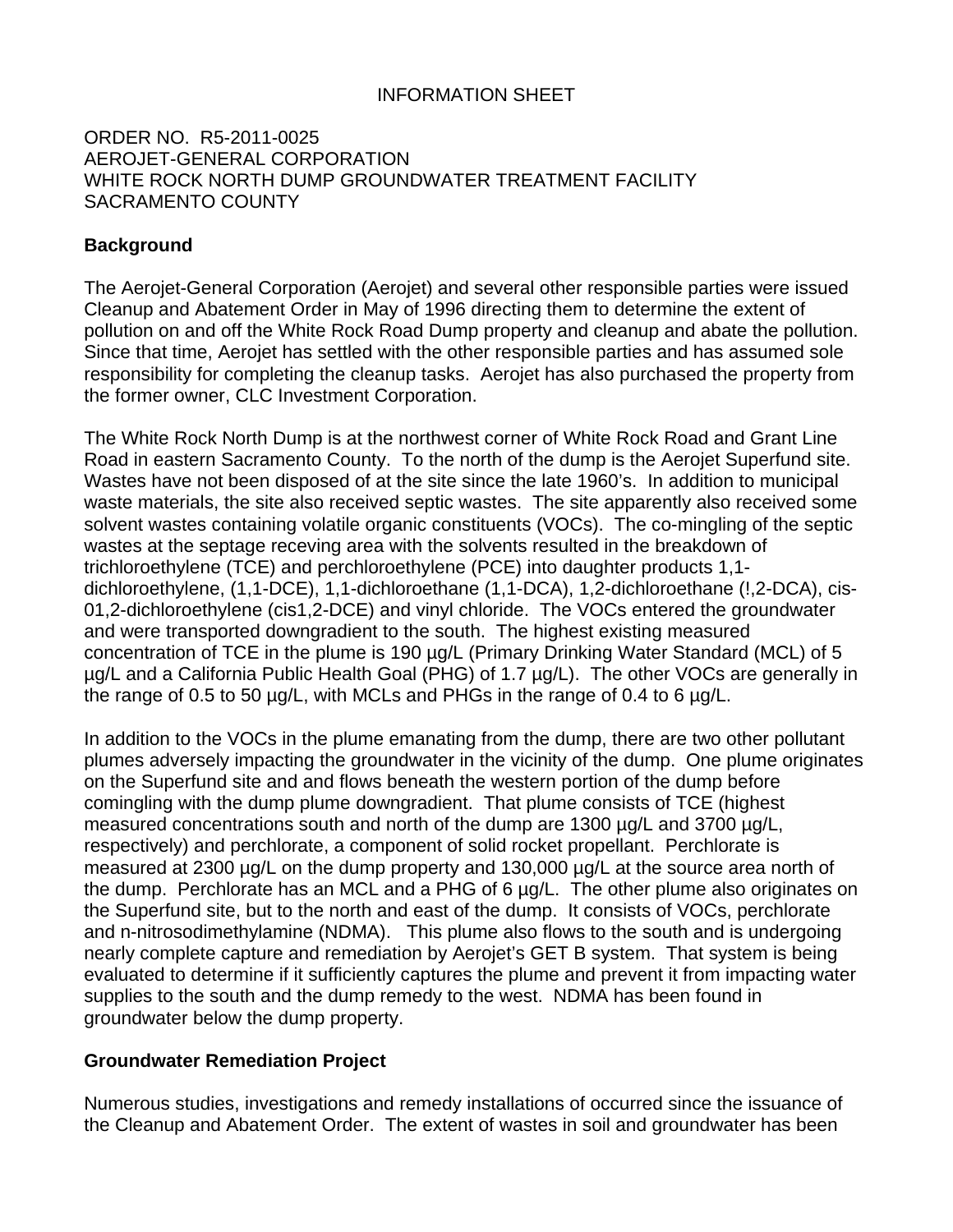#### ORDER NO. R5-2011-0025 -2-AEROJET-GENERAL CORPORATION WHITE ROCK NORTH DUMP GROUNDWATER TREATMENT FACILITY SACRAMENTO COUNTY

defined and Aerojet constructed two interim remedial systems. The first remedial system consists of five groundwater extraction wells near the dump's southern property and downgradient of the septage disposal area. The five wells pump an average combined flow of approximately 80 gallons per minute (gpm). The extracted groundwater is piped back to Aerojet's GET B facility on the Superfund site for removal of VOCs and NDMA and discharged to Rebel Hill Ditch for infiltration back into the groundwater. The second remedial project undertaken by Aerojet was to install a counter-flow air stripper on the water supply well for the Teichert Grant Line Road sand and gravel processing plant. TCE was found in the well and the air stripper is designed to remove TCE and other VOCs to below detection (0.5 µg/L) prior to use at the processing plant. Subsequent to construction of the air stripper, perchlorate was detected in the well. In response, Aerojet constructed a perchlorate-specific resin system to remove the perchlorate from the water produced by the supply well. The resin system can effectively remove perchlorate to less than 4  $\mu q/L$ .

The final portion of the remedy was recently completed with the construction of two extraction wells at the southern extent of the plumes south of the dump. The wells are placed to intercept the plume emanating from the dump and also the western plume emanating from the Aerojet Superfund site, as described above. These two extraction wells, 4625 and 4702 will pump an estimated flows of 175 gpm and 150 gpm, respectively. The extracted water is piped to the treatment facility at the Teichert supply well. There, VOCs and perchlorate are removed prior to discharging the water. The water is preferentially provided to Teichert for use at their processing facility. If Teichert does not need all or some of the water, the excess water is piped up to Aerojet for discharge to Rebel Hill Ditch with the combined flows from Aerojet's GET A and GET B facilities. If Teichert needs more water than the combined flow from the extraction wells, then the Teichert supply well is operated and the water processed through the treatment system. With a design capacity of 1000 gpm, an additional flow of 575 gpm can be utilized from the supply well. Teichert is in the planning process for construction of a quarry on Scott Road, east of the Grant Line Road facility. The effluent from the treatment facility will also be used in the future to supply operations at the quarry site.

If in the future it is determined that additional extraction wells are needed to contain and cleanup the plumes, the flow from those wells will be added to the system. If additional treatment capacity is needed, the waste discharge requirements will be revised to address the new flows that put the discharge over 1000 gpm.

#### **Basin Plan, Beneficial Uses, and Regulatory Considerations**

Surface water drainage from the project area is to Morrison Creek, tributary to the Sacramento River. The *Water Quality Control Plan for the California Regional Water Quality Control Board Central Valley Region, Fourth Edition* (Basin Plan), designates beneficial uses, establishes water quality objectives, and contains implementation plans and policies for all waters of the Basin. Beneficial uses often determine the water quality objectives that apply to a water body. For example, waters designated as municipal and domestic supply must meet the maximum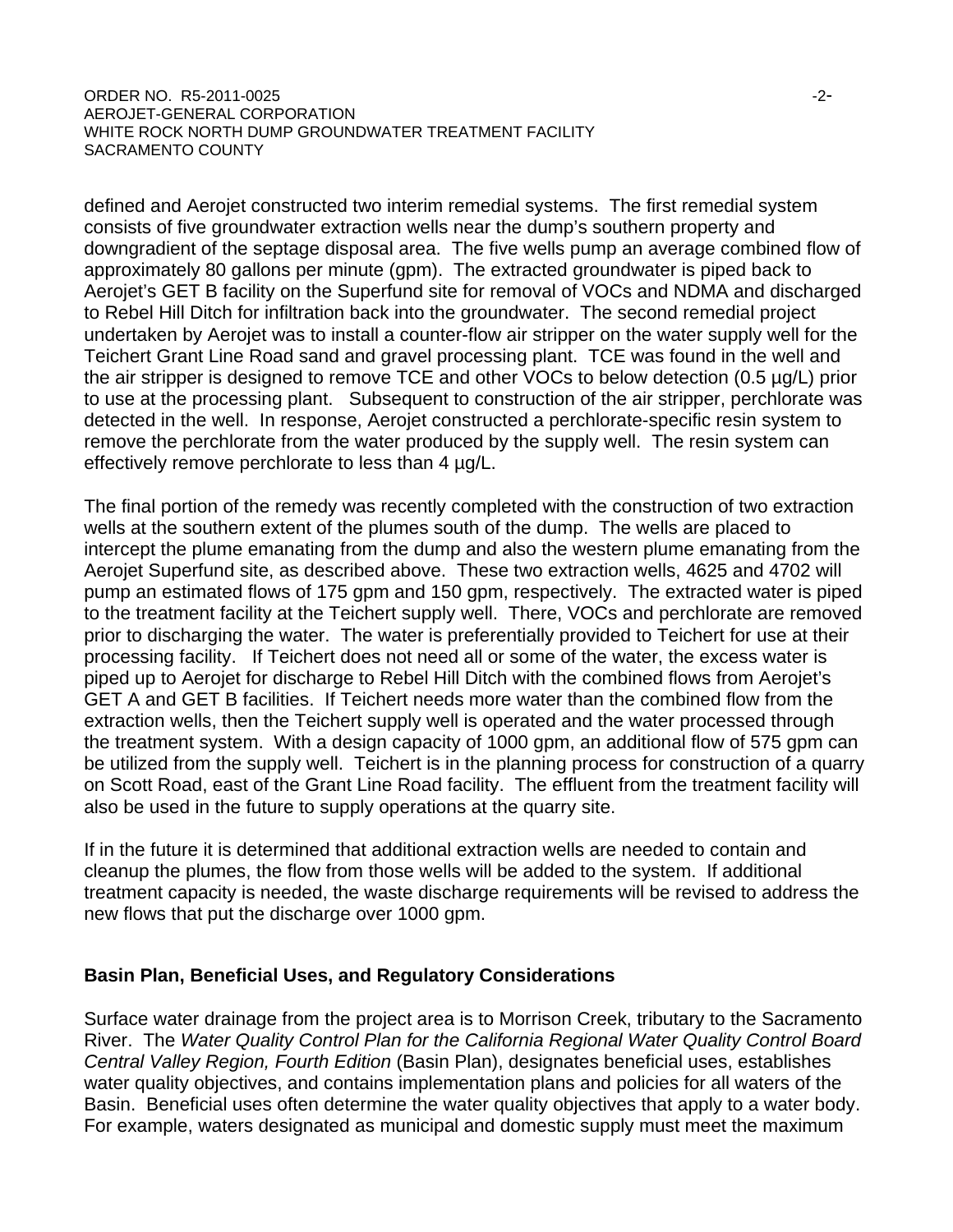ORDER NO. R5-2011-0025 -3- AEROJET-GENERAL CORPORATION WHITE ROCK NORTH DUMP GROUNDWATER TREATMENT FACILITY SACRAMENTO COUNTY

contaminant levels (MCLs) for drinking waters. The Basin Plan sets forth the applicable beneficial uses (industrial, agricultural, and domestic supply in this instance) of groundwater, procedure for application of water quality objectives, and the process for and factors to consider in allocating waste assimilation capacity.

#### **Antidegradation**

The antidegradation directives of Section 13000 of the California Water Code require that waters of the State that are better in quality than established water quality objectives be maintained "consistent with the maximum benefit to the people of the State." Waters can be of high quality for some constituents or beneficial uses and not others. Policies and procedures for complying with this directive are set forth in the Basin Plan (including by reference State Water Board Resolution No. 68-16, "Statement of Policy With Respect to Maintaining High Quality Waters in California," or "Antidegradation" Policy).

Resolution 68-16 is applied on a case-by-case, constituent-by-constituent basis in determining whether a certain degree of degradation can be justified. It is incumbent upon the Discharger to provide technical information for the Board to evaluate that fully characterizes:

- All waste constituents to be discharged;
- The background quality of the uppermost layer of the uppermost aquifer;
- The background quality of other waters that may be affected;
- The underlying hydrogeologic conditions;
- Waste treatment and control measures;
- How treatment and control measures are justified as best practicable treatment and control;
- The extent the discharge will impact the quality of each aquifer; and
- The expected degradation to water quality objectives.

In allowing a discharge, the Board must comply with CWC section 13263 in setting appropriate conditions. The Board is required, relative to the groundwater that may be affected by the discharge, to implement the Basin Plan and consider the beneficial uses to be protected along with the water quality objectives essential for that purpose. The Board need not authorize the full utilization of the waste assimilation capacity of the groundwater (CWC 13263(b)) and must consider other waste discharges and factors that affect that capacity.

As stated above, groundwater will be extracted, treated and recharged through the vadose zone and eventually recharge the aquifer. The water quality of the effluent will be at or better than that of the groundwater being extracted as the VOCs and perchlorate are being removed. Groundwater quality is, and will continue to be, monitored to assess to cleanup under the Cleanup and Abatement Order. No degradation should occur as a result of the discharge.